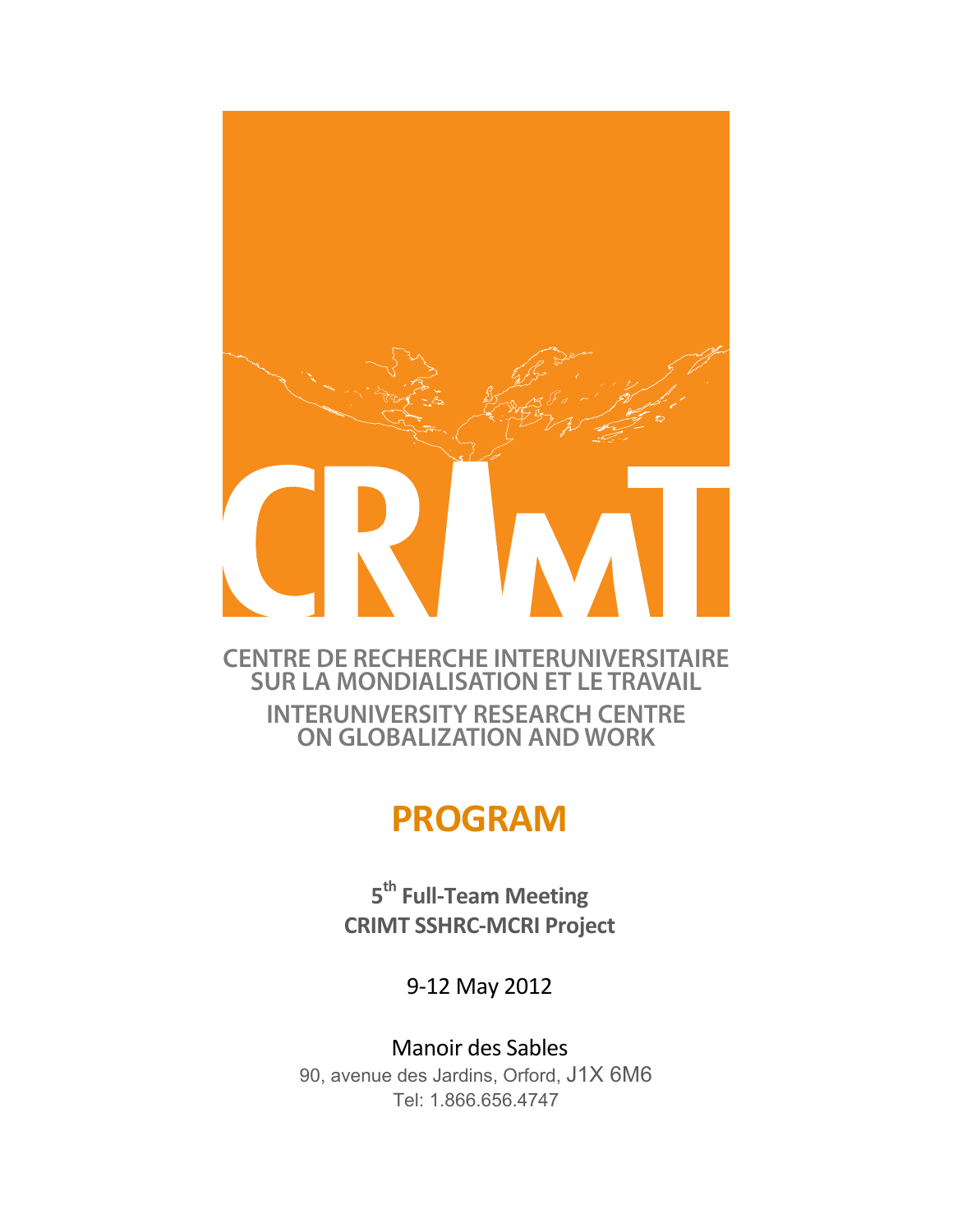# **TABLE OF CONTENTS**

## **Pre.Magog!Activities**

| A.3 - The Secret Life of the PhD : Help with the things you need to know but were afraid to ask!  6 |  |
|-----------------------------------------------------------------------------------------------------|--|
|                                                                                                     |  |
|                                                                                                     |  |
|                                                                                                     |  |
|                                                                                                     |  |
|                                                                                                     |  |

## **CRIMT-MCRI II Full-Team Meeting**

| Plenary I-                                                                                           |  |
|------------------------------------------------------------------------------------------------------|--|
|                                                                                                      |  |
|                                                                                                      |  |
|                                                                                                      |  |
|                                                                                                      |  |
| Workshop 1.1 - The Dynamics of Exclusion: A Source of Opportunity for Labour Law? 11                 |  |
| Workshop 1.2 - Knowledge Work and Workers. Content Providers of the World: Unite? 13                 |  |
|                                                                                                      |  |
|                                                                                                      |  |
| Workshop 2.2 - The Paradigms of Labour Law: Follow-up to the Avignon and Montreal Meetings (2011) 20 |  |
| Workshop 2.3 - The Transnational Dynamics of Union Action and Multilevel Social Regulation21         |  |
| Workshop 3.1 - Regions and Clusters: What have we learned from studying different types of           |  |
|                                                                                                      |  |
|                                                                                                      |  |
| Workshop 4.1 - Open Planning Workshop - The New Frontiers of Citizenship at Work 26                  |  |
| Workshop 4.2 - Open Planning Workshop - The Dynamics of Comparative Institutional Advantage 27       |  |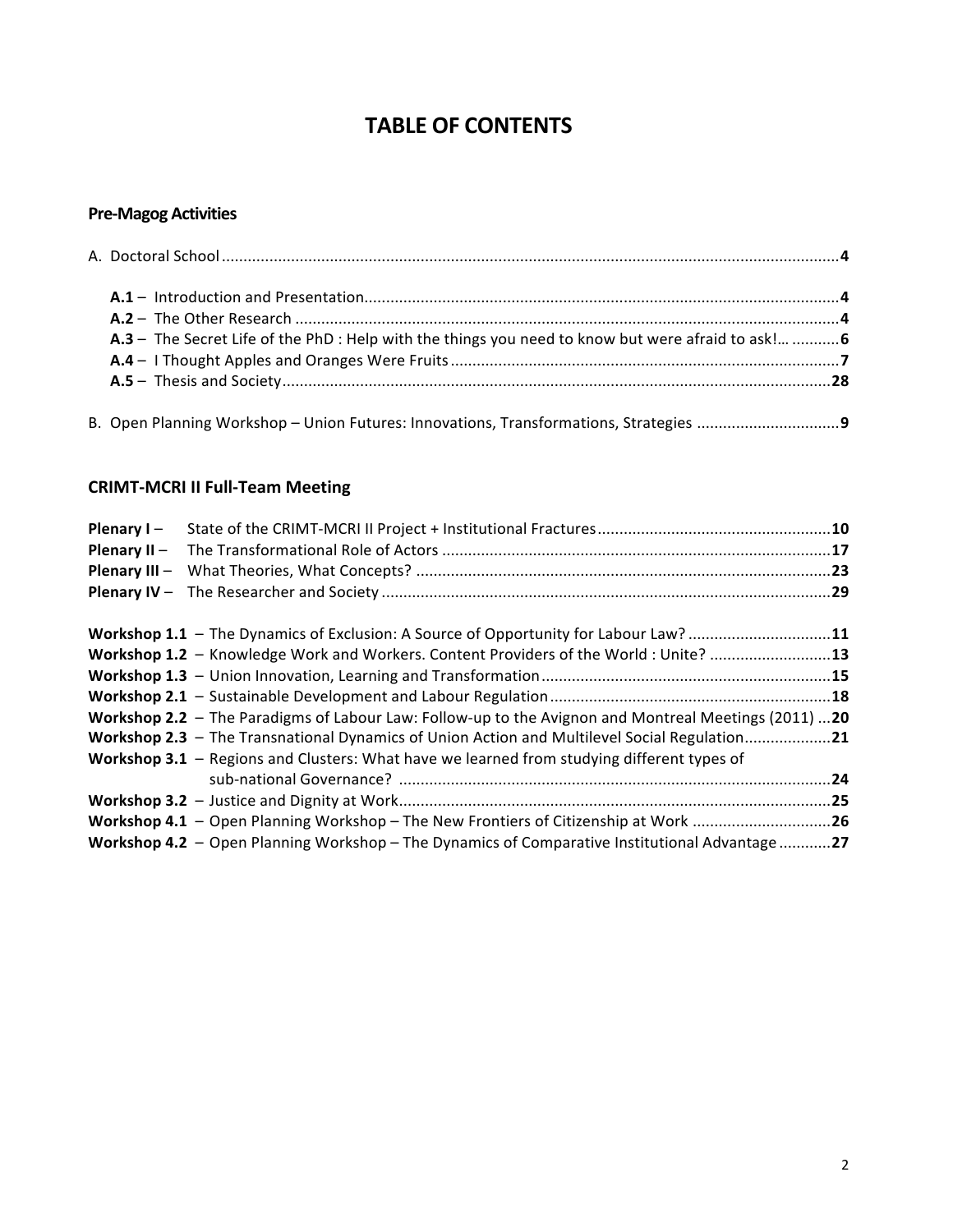#### **MAGOG%V** • 5 ième rencontre"d'équipe"4 Projet"CRSH4GTRC"du"CRIMT"/"*5 th CRIMT\$SSHRC,MCRI\$Full,Team\$Meeting*

|                     | Mercredi 9 mai / Wednesday, May 9 <sup>th</sup>                                                                                                                                                                                                                                                                      | Jeudi 10 mai / Thursday, May 10 <sup>th</sup>                                                                                                                                                                                                                                                                                                                                                              | Vendredi 11 mai / Friday, May 11"                                                                                                                                                                                                                                                                                                                                                                                                                | Samedi 12 mai / Saturday, May 12 <sup>th</sup>                                                                                                                                                                                                                                                                                                                                                                                                                                                                                                                                                                                                                                                                                                                                                                                                                                                                    |
|---------------------|----------------------------------------------------------------------------------------------------------------------------------------------------------------------------------------------------------------------------------------------------------------------------------------------------------------------|------------------------------------------------------------------------------------------------------------------------------------------------------------------------------------------------------------------------------------------------------------------------------------------------------------------------------------------------------------------------------------------------------------|--------------------------------------------------------------------------------------------------------------------------------------------------------------------------------------------------------------------------------------------------------------------------------------------------------------------------------------------------------------------------------------------------------------------------------------------------|-------------------------------------------------------------------------------------------------------------------------------------------------------------------------------------------------------------------------------------------------------------------------------------------------------------------------------------------------------------------------------------------------------------------------------------------------------------------------------------------------------------------------------------------------------------------------------------------------------------------------------------------------------------------------------------------------------------------------------------------------------------------------------------------------------------------------------------------------------------------------------------------------------------------|
| Dej. / Breakfast    |                                                                                                                                                                                                                                                                                                                      | $7:00 - 8:30$                                                                                                                                                                                                                                                                                                                                                                                              | $7:00 - 8:45$                                                                                                                                                                                                                                                                                                                                                                                                                                    | $7:00 - 9:00$                                                                                                                                                                                                                                                                                                                                                                                                                                                                                                                                                                                                                                                                                                                                                                                                                                                                                                     |
| AM1<br>Pause/ Break |                                                                                                                                                                                                                                                                                                                      | $8:30 - 10:00$<br>A.4 École doctorale / Doctoral School<br>Salle Champêtre CD Room ?<br>Des pommes, des oranges et despépins ? /<br>I Thought Apples and Oranges Were Fruits<br>$10:00 - 10:30$                                                                                                                                                                                                            | 8:30-10:30<br>Plénière II / Plenary II<br>Salle Champêtre ABCD Room ?<br>Le rôle transformateur des acteurs / The Transformational<br>Role of Actors<br>Animateur / Chair: Marc-Antonin Hennebert<br>Guylaine Vallée<br>Participants:<br>Kim Voss<br><b>Larry Haiven</b><br>Peter Fairbrother<br>Christian Dufour & Adelheid Hege<br>10:30 - 11:00                                                                                               | 8:45 - 10:30<br>Ateliers 4 / Workshops 4<br>4.1) Les nouvelles frontières de la citoyenneté au travail / New<br>Frontiers of Citizenship at Work. Atelier préparatoire ouvert<br>visant à organiser le colloque 2013 du CRIMT sur la citoyenneté<br>au travail / Open Planning Workshop in preparation of CRIMT's<br>2013 conference on Citizenship at Work . Salle Cordial Room<br>4.2)<br>Les dynamiques de l'avantage institutionnel comparé / The<br>Social Dynamics of Comparative Institutional Advantage. Atelier<br>préparatoire ouvert visant à organiser le colloque 2014 du<br>CRIMT sur l'avantage institutionnel comparé / Open Planning<br>Workshop in preparation of CRIMT's 2014 conference on<br>Comparative Institutional Advantge · Salle Président AB Room<br>École doctorale / Doctoral School<br>A.5<br>Salle Champêtre CD Room ?<br>Thèse et société / Thesis and Society<br>10:30 - 11:00 |
|                     |                                                                                                                                                                                                                                                                                                                      |                                                                                                                                                                                                                                                                                                                                                                                                            |                                                                                                                                                                                                                                                                                                                                                                                                                                                  |                                                                                                                                                                                                                                                                                                                                                                                                                                                                                                                                                                                                                                                                                                                                                                                                                                                                                                                   |
| AM <sub>2</sub>     | 11:30 - 12:30<br>A.1 École doctorale / Doctoral School<br>Salle Champêtre CD Room ?<br>Introduction et présentation des participants /<br>Introduction and Presentation of Participants                                                                                                                              | 10:30 - 12:00<br>B.1 Atelier préparatoire / Planning Workshop<br>Salle Champêtre CD Room ?<br>L'avenir syndical: innovations, transformations et<br>stratégies. Rencontre ouverte du comité<br>scientifique (tous sont les bienvenus) / Union<br>Futures: Innovations, Transformations, Strategies.<br>Open Meeting of the Scientific Committee (all are<br>welcome).                                      | 11:00 - 12:45<br>Ateliers 2 / Workshops 2<br>2.1) Développement durable / Substainable Development<br>· Salle Président AB Room<br>2.2) Les paradigmes du droit du travail : suivi des<br>séminaires d'Avignon et de Montréal, 2011 / Labour<br>Law Paradiams: Follow-up to the 2011 Avianon and<br>Montreal Seminars . Salle Cordial Room<br>2.3) Régulation sociale multiniveaux / Multilevel Social<br>Regulation • Salle Champêtre CD Room ? | 11:00 - 12:45<br>Plénière IV / Plenary IV<br>Salle Champêtre ABCD Room ?<br>Le chercheur et la société / The Researcher and Society<br>Animateur / Chair:<br><b>Gilles Trudeau</b><br>Participants:<br><b>Jean Charest</b><br>lan Robinson<br><b>Marie-Ange Moreau</b><br>David Peetz<br><b>Philippe Pochet</b><br>Doctorant / PhD Student                                                                                                                                                                                                                                                                                                                                                                                                                                                                                                                                                                        |
| Lunch               | 12:30 - 13:30                                                                                                                                                                                                                                                                                                        | 12:00 - 13:30                                                                                                                                                                                                                                                                                                                                                                                              | 12:45 - 14:15                                                                                                                                                                                                                                                                                                                                                                                                                                    | Servi à compter de 12:00 / Served from 12 PM                                                                                                                                                                                                                                                                                                                                                                                                                                                                                                                                                                                                                                                                                                                                                                                                                                                                      |
| PM1                 | 13:30 - 15:00<br>A.2 École doctorale / Doctoral School<br>Salle Champêtre CD Room ?<br>L'autre recherche / The Other Research                                                                                                                                                                                        | 13:30 - 16:00<br>Plénière I / Plenary I<br>Salle Champêtre ABCD Room ?<br>L'état du projet GTRC-II / The State of the MCRI-II Project<br><b>Gregor Murray</b><br>Fractures institutionnelles / Institutional Fractures<br>Animateur / Chair: Gregor Murray<br>Christian Brunelle<br>Participants:<br><b>Ann Frost</b><br><b>Charles Heckscher</b><br><b>Charlotte Yates</b>                                | $14:15 - 16:15$<br>Plénière III / Plenary III<br>Salle Champêtre ABCD Room ?<br>Quelles théories, quels concepts ? / What Theories, What<br>Concepts?<br>Animateur / Chair: Christian Lévesque<br>Phil Almond -<br>Participants:<br><b>Barbara Pocock</b><br><b>Martin Dumas</b><br>John Godard                                                                                                                                                  | Fin de la rencontre / End of Meeting                                                                                                                                                                                                                                                                                                                                                                                                                                                                                                                                                                                                                                                                                                                                                                                                                                                                              |
| Pause/ Break        | $15:00 - 15:30$                                                                                                                                                                                                                                                                                                      | 16:00 - 16:30                                                                                                                                                                                                                                                                                                                                                                                              | $16:15 - 16:45$                                                                                                                                                                                                                                                                                                                                                                                                                                  |                                                                                                                                                                                                                                                                                                                                                                                                                                                                                                                                                                                                                                                                                                                                                                                                                                                                                                                   |
| PM <sub>2</sub>     | 15:30 - 17:00<br>A.3 École doctorale / Doctoral School<br>Salle Champêtre CD Room ?<br>La vie secrète deou tout ce que vous avez<br>toujours voulu savoir sur le parcours doctoral<br>sans jamais oser le demander / The Secret Life<br>of the PhD: Help with the things you need to<br>know but were afraid to ask! | 16:30 - 18:15<br>Ateliers 1 / Workshops 1<br>1.1) Les dynamiques de l'exclusion / The Dynamics of<br>Exclusion · Salle Champêtre CD Room ?<br>Travail et travailleurs du savoir / Knowledge Work<br>1.2)<br>and Workers . Salle Président AB Room<br>1.3)<br>Innovation, apprentissage et transformations au<br>sein des syndicats / Union Innovation, Learning<br>and Transformation . Salle Cordial Room | 16:45 - 18:30<br>Ateliers 3 / Workshops 3<br>3.1) Régions et grappes / Regions and Clusters . Salle<br>Champêtre CD Room<br>Justice en milieu de travail / Workplace Justice · Salle<br>3.2)<br>Cordial Room                                                                                                                                                                                                                                     |                                                                                                                                                                                                                                                                                                                                                                                                                                                                                                                                                                                                                                                                                                                                                                                                                                                                                                                   |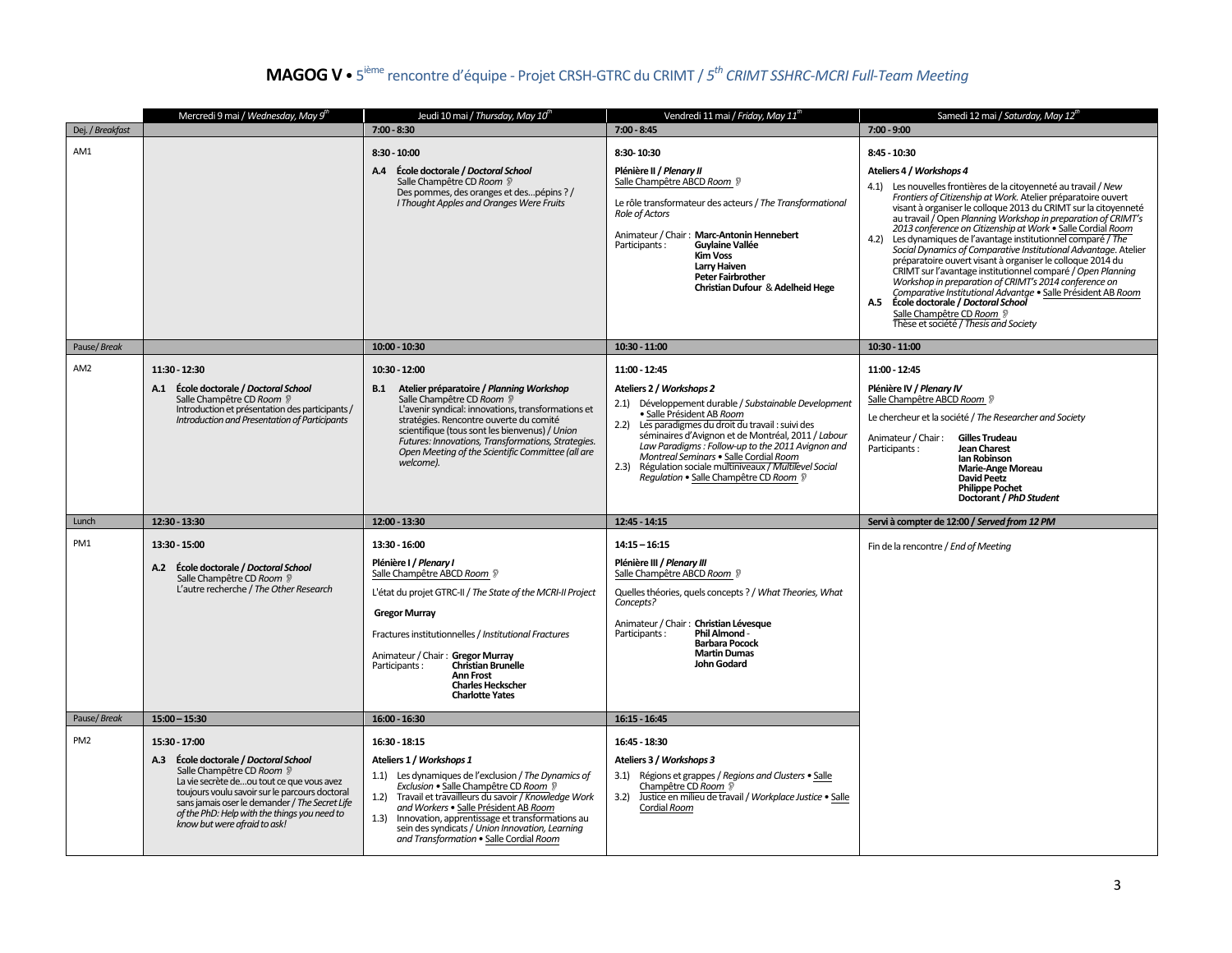#### DOCTORAL SCHOOL

The Doctoral School will deal with three types of research: qualitative, quantitative... and of oneself! Each type of research will be the subject of a workshop, concluding with a session on the dissemination and impact of research. This document describes each of the program's activities and poses a series of questions that students will be debating during the course of the meeting.

## **9(May(2012**

**11:30-12:30** (Champêtre CD Room )

## **Workshop A.1: Introduction / participant introductions**

Chair: **Shelagh Campbell** (Postdoctoral student CRIMT - TELUQ) Lorenzo Frangi (Postdoctoral student CRIMT - HEC Montréal) **NIcolas Roby** (Scientific Coordinator CRIMT - Université de Montréal)

The first session is designed to enable participants to get to know each other and to discuss their progress over the last year. To this end, each participant should prepare a short presentation on his/her thesis project, including progress to date and an explanation of the methodology that he/she anticipates using (or has used) in conducting the research (maximum 2 minutes – please make good use of your allotted time – if you are too short, I will ask you to elaborate – if you are too long, you run the risk of being cut off).

#### **12:30413:30**

Lunch

**13:30-15:00** (Champêtre CD Room )

**Workshop A.2: The other research** 

Chair: Nicolas Roby (Scientific Coordinator CRIMT - Université de Montréal)

Guest contributors: Marie-Josée Legault (TELUQ), Georgina Murray (Griffith University), David Peetz (Griffith University), Ania Zbyszewska (University of Victoria)

Social science need not be the opposite of basic science; the latter considered as 'pure and hard', the former as 'impure and soft'. Mindful of the issue of legitimacy, some social science methodologists present quantitative and qualitative methods as being in opposition, stressing the virtues and strengths of the former, whilst dismissing the latter as too anecdotal and lacking rigour. This workshop aims at setting the record straight!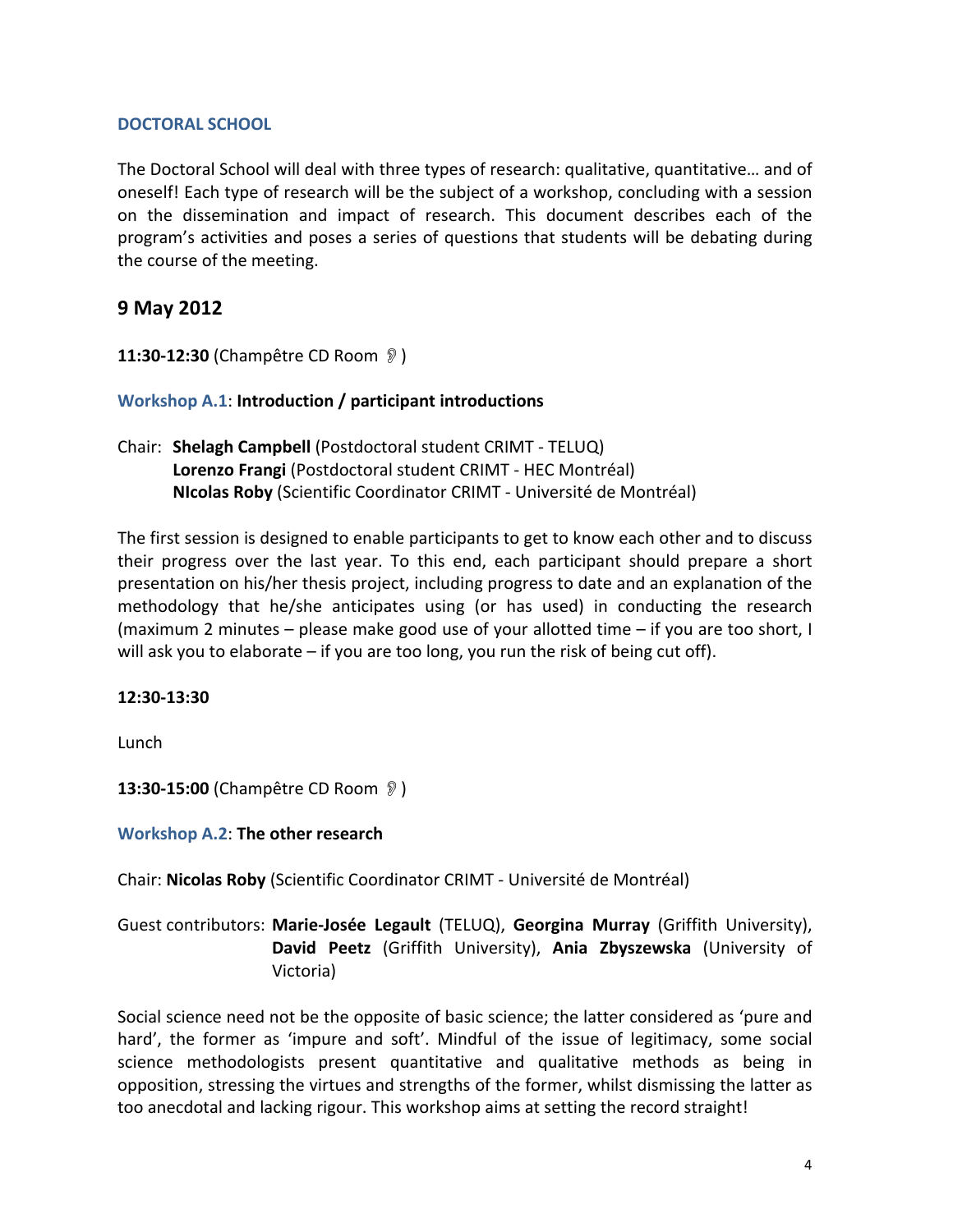Why use qualitative methods? What are the advantages and what do we learn from them? In terms of methodology, how do you recognize a good qualitative design? What are the benefits of triangulation? How do you prepare for interviews in order to get the most out of them? How do you identify key participants and negotiate access? Is participant observation (in the manner of Laurie Graham, *On the Line at Subaru-Isuzu*) always possible and, if so, how do you satisfy the requirements of the ethics committee? Once data collection is complete, how do you make the most of your research material? What are the principal techniques for coding and analysis and what are the main advantages and disadvantages? When it comes to presenting and analyzing a series of case studies, what are the options in terms of structuring the analysis and discussion chapters?

We ask you to think about the following two questions and be prepared to participate in the discussion. We will put these questions to our guest contributors – who we will also ask to address some of the above questions. With this session, we aim to follow an open 'questions and answers' format.

- Q1. What makes a successful interview? In terms of interview preparation and managing the unexpected, do you have some good tips/advice?
- **Q2.** How do you use the material collected to your advantage and, in the case of interviews, cut through hundreds of pages of words? What place is there for induction and, if this is important, how do you ensure the link between what the participants told you (and hence, something that was not anticipated) and the parameters of the theoretical framework?

#### **15:00415:30**

Break

**15:30-17:00** (Champêtre CD Room )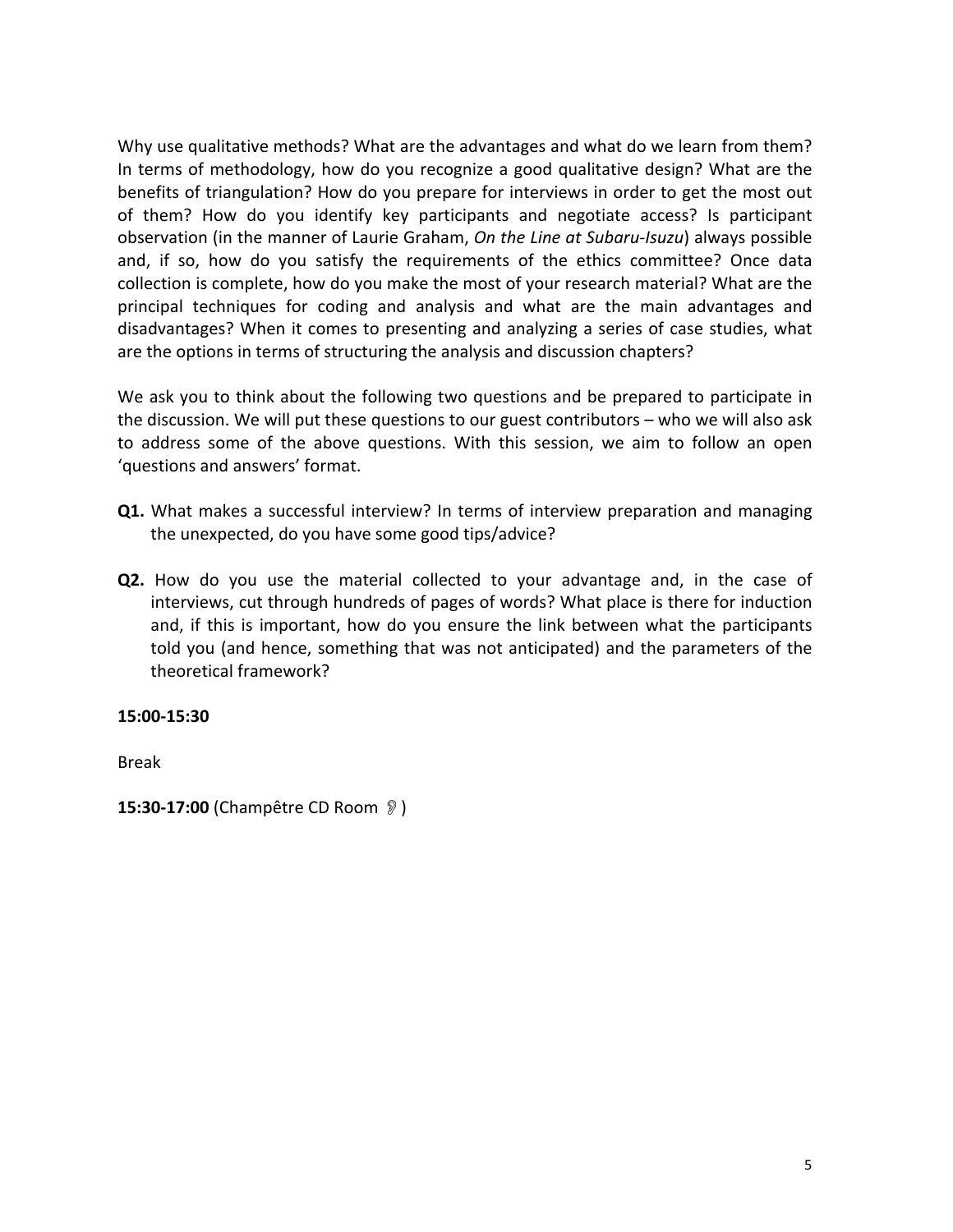## Workshop A.3: The Secret Life of the PhD: Help with the things you need to know but were afraid to ask!



WWW.PHDCOMICS.COM

Chair: **Shelagh Campbell** (Postdoctoral student CRIMT - TELUQ)

## Guest contributors: **Amanda Coles** (McMaster University), Lorenzo Frangi (HEC Montréal), Nicolas Roby (CRIMT), Johanna Weststar (Saint-Mary's University)

Do you wake up in the middle of the night and ask yourself the following questions: Why do my friends roll their eyes when they see me coming? Why is writing so hard? Will I ever be able to afford a mortgage, a baby, a beer? How will I tell my partner we have to move cities for my job? How do I find a job? How do I find a partner? Should I teach courses while working on my PhD? Why is it so hard to find time to write? Who can I call for help? Does anyone care?

Well the answer to the last question is yes! Your network of CRIMT colleagues is an important source of support and information as you journey through the PhD. You will receive guidance from your supervisor, of course, and from your classmates and program peers at your own university on matters relating to research and navigating the policies and practices unique to your institution. However, CRIMT is also an important place for you to grow and develop as a researcher, and finding a work/life balance is part of that journey. We wish to acknowledge that we all suffer anxiety, doubts and difficulties in many of the same areas. Our solutions will be different, according to our resources and personal circumstances; however sharing tips and tricks may help you to face some of the 'unwritten' challenges in pursuit of your PhD.

This session will address some of the 'soft' aspects of the PhD, things that can also be very hard to endure at times! The session continues our theme of the PhD journey through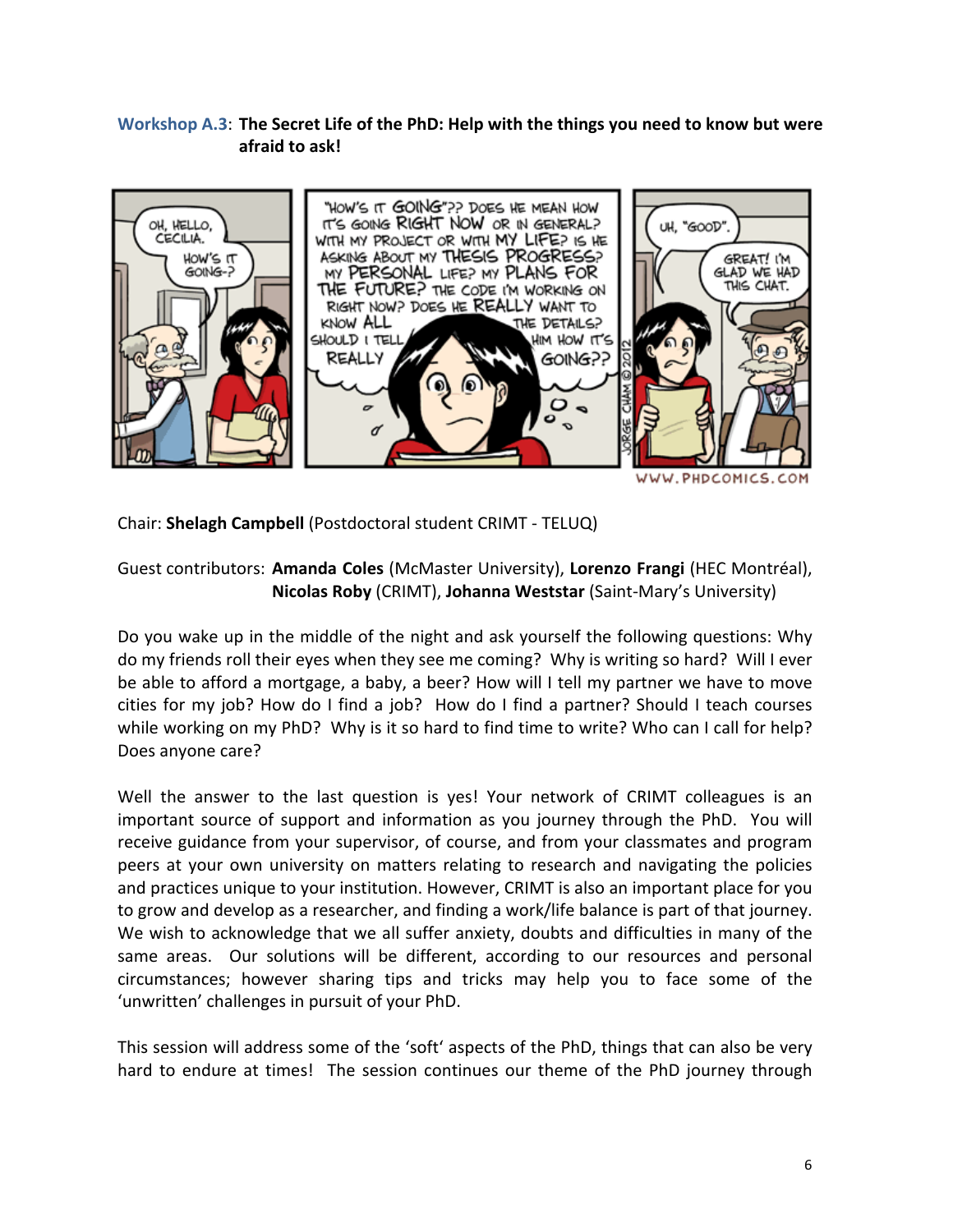discussion and exchange among doctoral students on a range of topics determined by participants. CRIMT researchers will join us to offer specific insights from their experiences.

To prepare for this session, we ask you to:

- **Q1.** Identify three things you wish you had known about working on a PhD, before you started your PhD!
- **Q2.** List those aspects of the PhD that have presented challenges to date, and what things have been surprisingly easy to cope with?
- **Q3.** Describe the most valuable thing you have learned so far in your PhD (aside from substantive knowledge!). Prepare a short story to share with the group about where/when/how you achieved this valuable insight.
- **Q4.** If you had 15 minutes stuck in an elevator with (insert name of your most respected researcher in your field) what would you really like to ask her/him? Think carefully about this last question  $-$  you never know when you may find yourself next to this person at a CRIMT event!

## **10(May(2012**

**8:30-10:00** (Champêtre CD Room  $\mathcal{D}$ )

#### Workshop A.4: I thought apples and oranges were fruits...

Chair: Lorenzo Frangi (Postdoctoral student CRIMT - HEC Montréal)

Guest contributors: Phil Almond (De Montfort University), Christian Dufour (CRIMT), Raoul Gebert (Université de Montréal), Annette Hayden (CRIMT), **Adelheid Hege** (IRES)

In the context of economic globalization, we see how the dynamics of the world of work increasingly involve the international level, with production being 'globally' organized. As a result, researchers are increasingly interested in looking at developments, in parallel, contrasting the national and transnational dynamics of work and employment. Building on the knowledge of some renowned colleagues who specialise in conducting comparative research, this workshop aims to discuss some of the most problematic methodological aspects related to this type of research.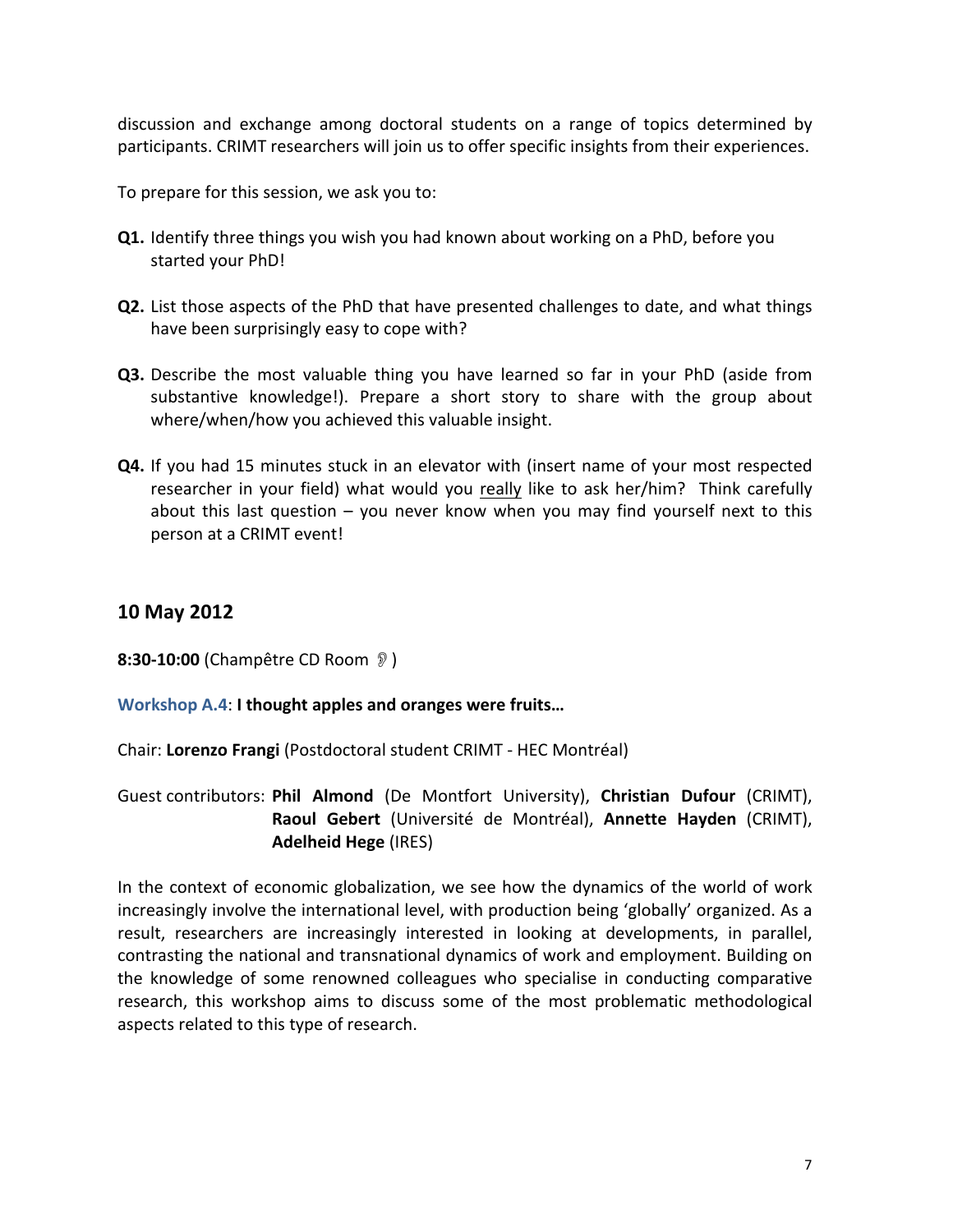To prepare for this workshop, we would like you to think about the following questions:

- **Q1.** General framework: How do international comparisons contribute to the study of work in the context of globalization? Which aspects are the most beneficial – and which are the most problematic?
- **Q2.** Research design: Beyond the specificities of various institutional contexts, how should we treat similarities both theoretically and empirically? By subject, theme, sector, or all these and more?
- **Q3.** From national to international: How do you reconcile transnational logic and national specificity and, at the national level, macro perspectives (the institutional regime), meso perspectives (regional specificities) and micro perspectives (e.g. organizational logic)? Is multilevel analysis possible and, if yes, under what conditions?
- **Q4.** Technical aspects: What are the challenges relating to cross-national research (e.g. language and accents, culture shock, field access, collaboration with local universities etc.)? How do we deal with them?

#### **12:00413:30**

Lunch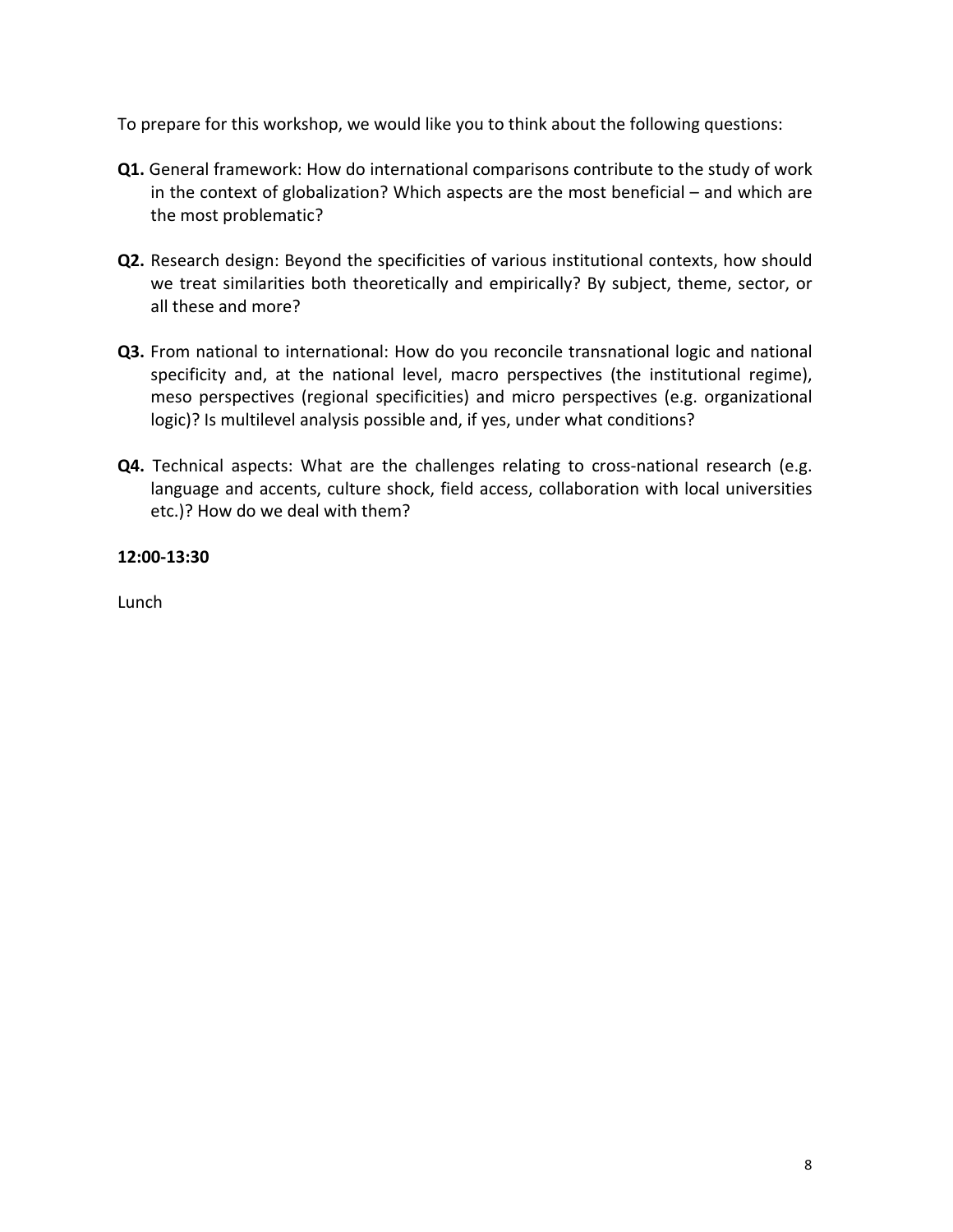#### **PRE-MAGOG PLANNING WORKSHOP**

#### (10 May – 10:30-12:00 > Champêtre CD Room  $\mathcal{D}$ )

#### Union Futures: Innovations, Transformations, Strategies.

#### **Open Meeting of the Scientific Committee (all are welcome)**

This informal planning workshop invites open exchange around the planning of the international CRIMT conference on trade union futures, which will take place from Thursday October 25<sup>th</sup> to Saturday October 27<sup>th</sup> 2012 at HEC Montreal. The purpose is to "brainstorm" with a view to constructing workshops and other initiatives within the conference.

Unions are confronted with significant changes that appear to require innovation and even transformation. As union actors rethink and experiment their agenda, their organizational structures and their modes of action, what are the innovations taking place and what is the relative success of these innovations?

The Call for papers invites original academic and actor contributions on one or more of the following five core themes:

- **1.** What do Unions Stand For?
- **2.** Who do Unions Represent?
- **3.** What are the Dynamics of Union Activism?
- 4. What are the Strategies for Union Power?
- **5.** How do Unions Innovate?

The conference will have a particular focus on assessing innovations, transformations and strategies developed by trade unions at the local, national and transnational levels. There will also be a large number of workshops that seek to integrate contributions from both researchers and trade unionists or other labour market actors and civil society groups.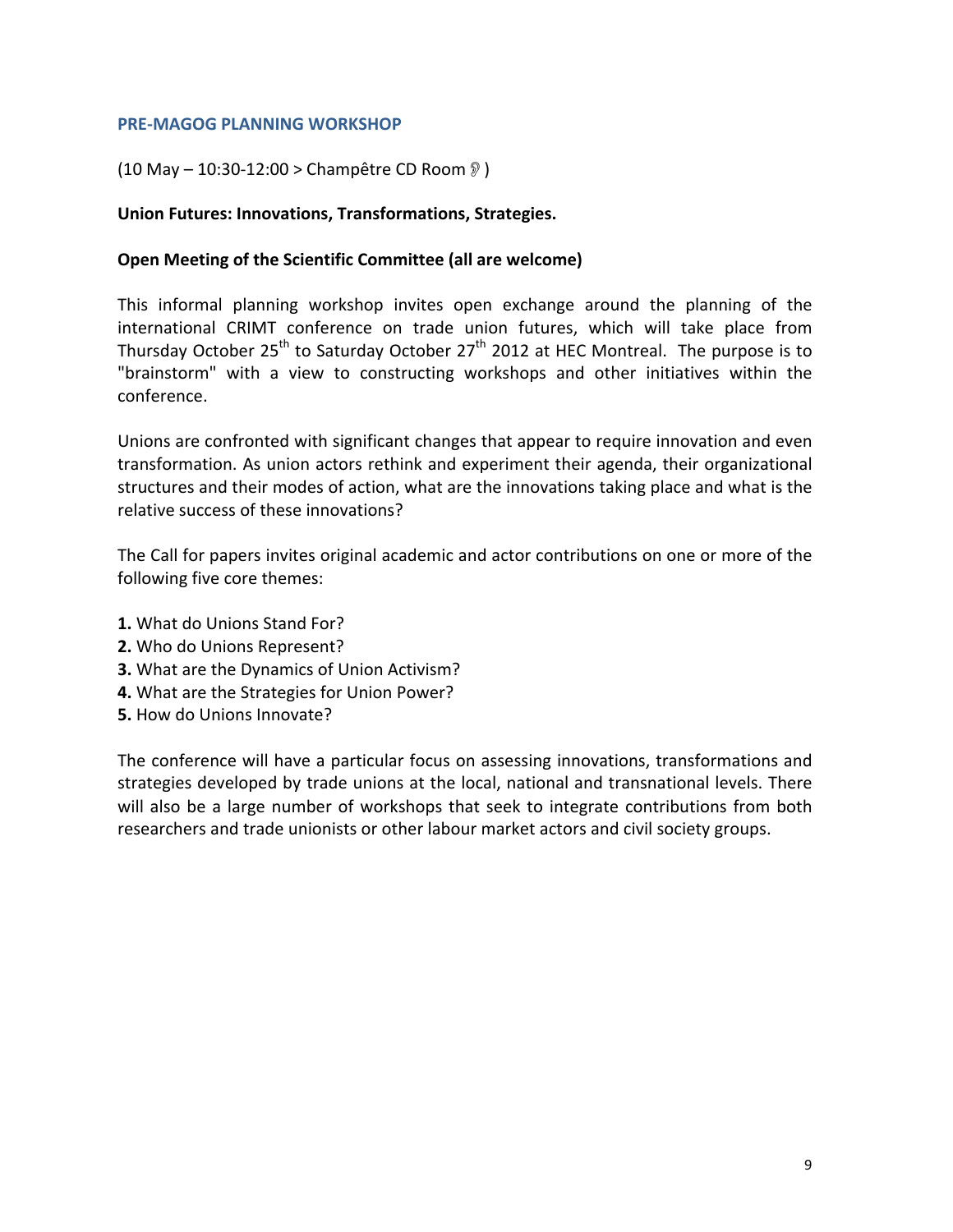#### **PLENARY I** (10 May – 13:30-16:00 > Champêtre ABCD Room )

#### 1. The State of the CRIMT-MCRI-II Project

Update on the project, overview of key documents and mid-term evaluation process (see meeting kit), and objectives of Magog V meeting.

**Gregor Murray** (Université de Montréal)

#### **2. Institutional Fractures**

What does our research say about institutions for work and employment? Do they point to fractures within or the resilience of our institutional regime? What are the most important conclusions that emerge from your/our research?

Chair: Gregor Murray (Université de Montréal)

**Christian Brunelle** (Université Laval) Ann Frost (University of Western Ontario) **Charles Heckscher** (Rutgers University) **Charlotte Yates (McMaster University)**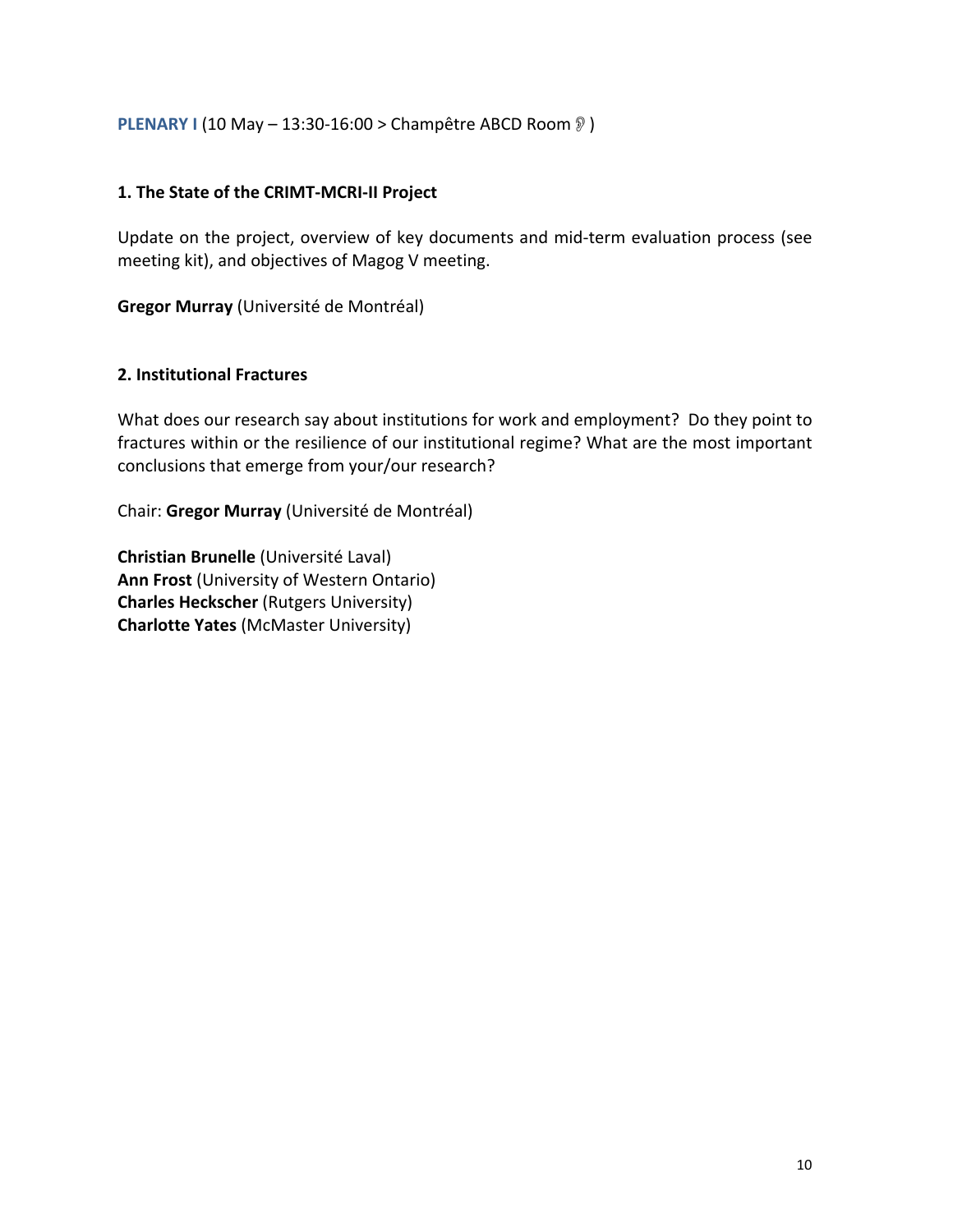#### **WORKSHOP 1.1 (10 May – 16:30-18:15 > Champêtre CD Room**  $\sqrt[9]{ }$ **)**

#### The Dynamics of Exclusion: A Source of Opportunity for Labour Law?

The dynamics of exclusion are a central issue for labour law, and yet we have little or no interest in the "positive" effects that they generate. Do they lead to the establishment of new standards, new regulatory processes or new forms of protection? Do they lead to the recognition of new actors, new institutions, and new forms of representation? These are just some of the questions that provide the focus for what should be a thought-provoking workshop.

The objective of this workshop is to think differently about these issues and to establish links between us and the research that we're doing. In this respect, many of us have studied and decried the breakup of worker status through the process of exclusion. However, from our respective work, is it possible to assert that these processes of exclusion are leading to the establishment of new institutions, new rules, new actors or new forms of solidarity? Or resulting in a process of revitalization?

After first putting this debate in context, we will then raise a few questions.

#### **The debate in context**

For several years now, labour law has been subjected to a relentless landslide. As more pieces collapse each day, we increasingly see how vulnerable or evanescent the employee has become. However, the status of labour in society was built slowly. The ingredients of what would become a full legal status were often added piecemeal to difficult working conditions and only gradually envelop the contract of employment with a legal status and endow the social meaning of work with "value and dignity" (R. Castel). This occurred with the establishment of a minimum wage, limits on the number of working hours, and the requirement that a proportion of wages be dedicated to pay for things other than direct work performed. These purposes escaped the strict laws of the market to meet other logics, for example, protection against social risks and protection of safety and dignity. This status would, moreover, rely on the collective representation of workers who, by means of a collective agreement, would escape the individualized confrontation of the employeremployee relationship (R Castel, 1995 p. 339).

In observing this historical evolution, F. Ost (1999) concludes that "it is legal mediation that tears work away from the exclusive reign of the market and the face-to-face contractual relationship". But what remains of this mediation today? Has it not turned entirely towards the deconstruction of the employee's status, and with exclusion as the aim?

• Multifaceted exclusion, which is in the hands of the legislature, the government, the employer, the trade union.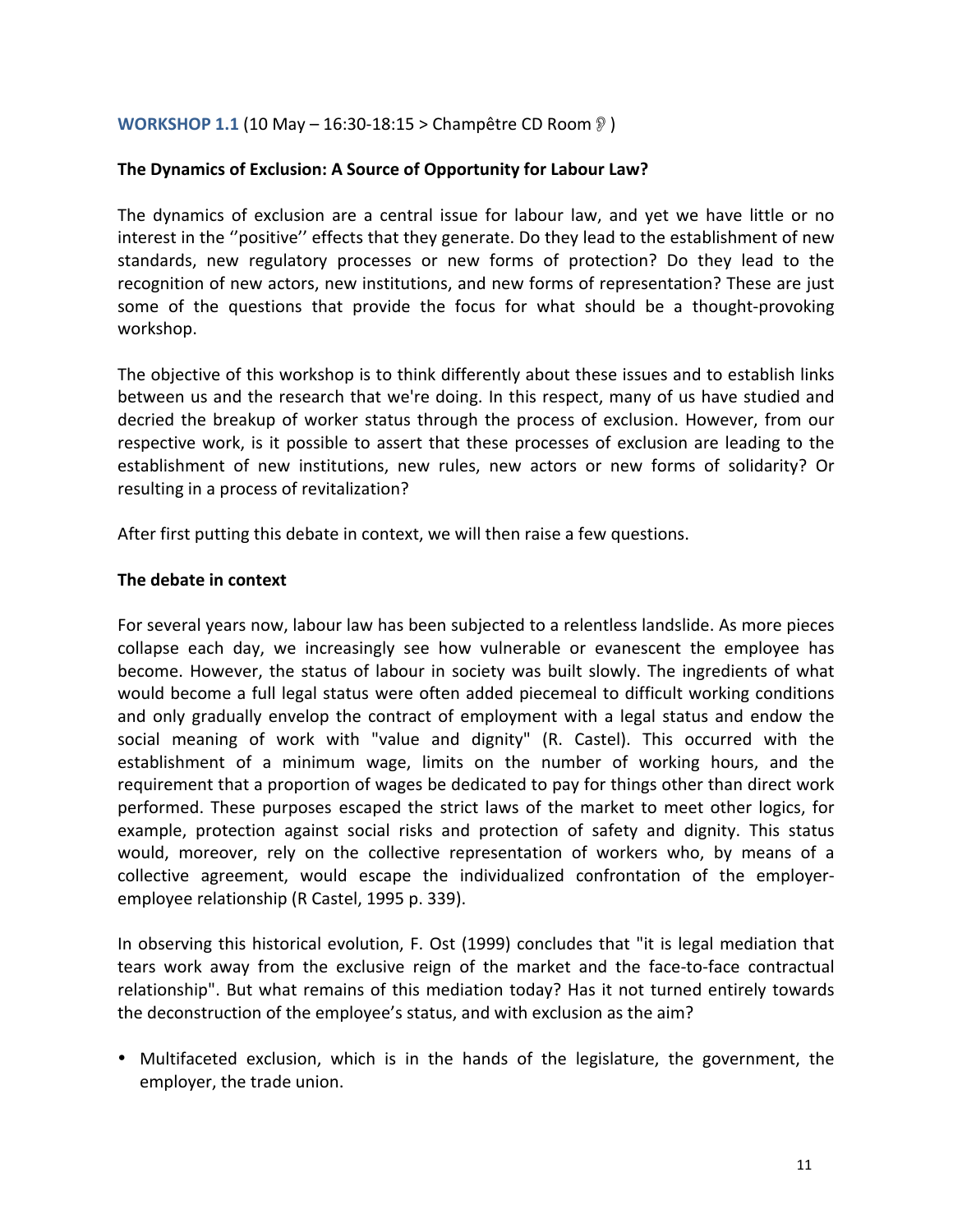- Exclusion incorporating different techniques and varied proportions. It is implicit, explicit, partial or total
- An exclusion which is ubiquitous. It can be found everywhere, in contracts, in laws.

Exclusion does not have the support of labour law scholars invested in collective labour relations because it shakes the foundations of their field, the entire reason for the existence of labour law. Indeed, does the term not mean, not to let in, not to admit, to put outside?

However, exclusion is an integral part of labour law. This logic was, and remains present, from the earliest days of its construction: does one have the status of a salaried worker or not? We now need to better understand the dynamics of exclusion, because it is a social process. Who supports it? Who institutionalizes it? And why? What is the logic behind such exclusion?

"To exclude is to establish", the saying goes. However, to establish means establishing in law, to create a legal order, to give rise to a new legal entity. Should we not, therefore, see in exclusion the grounds for the possible construction of new labour law?

#### We will organize the discussion around the following questions:

- **Q1.** What cases have you studied that have excluded, either implicitly or explicitly, in whole or in part, access to employment status for certain groups of workers?
- **Q2.** Have they led to the emergence of new institutions, actors, rules, solidarities? Or have they led to some kind of revitalization?
- **Q3.** What kind of processes are set in motion?
- **Q4.** What is the result of these processes? Are they leading to a deconstruction or a reconstruction of the law?
- **Q5.** How do we create a synergy between this theme and various CRIMT research initiatives and projects?
- Chair : **Urwana Coiquaud** (HEC Montréal)

Initial contributions: Barbara Pocock (University of South Australia), Jean Bernier (Université Laval), Urwana Coiquaud (HEC Montréa), Louise Boivin (Université de Montréal), Dalia **Gesualdi-Fecteau** (UQAM), **Supriya Routh** (University of Victoria), **Guylaine Vallée** (Université de Montréal),...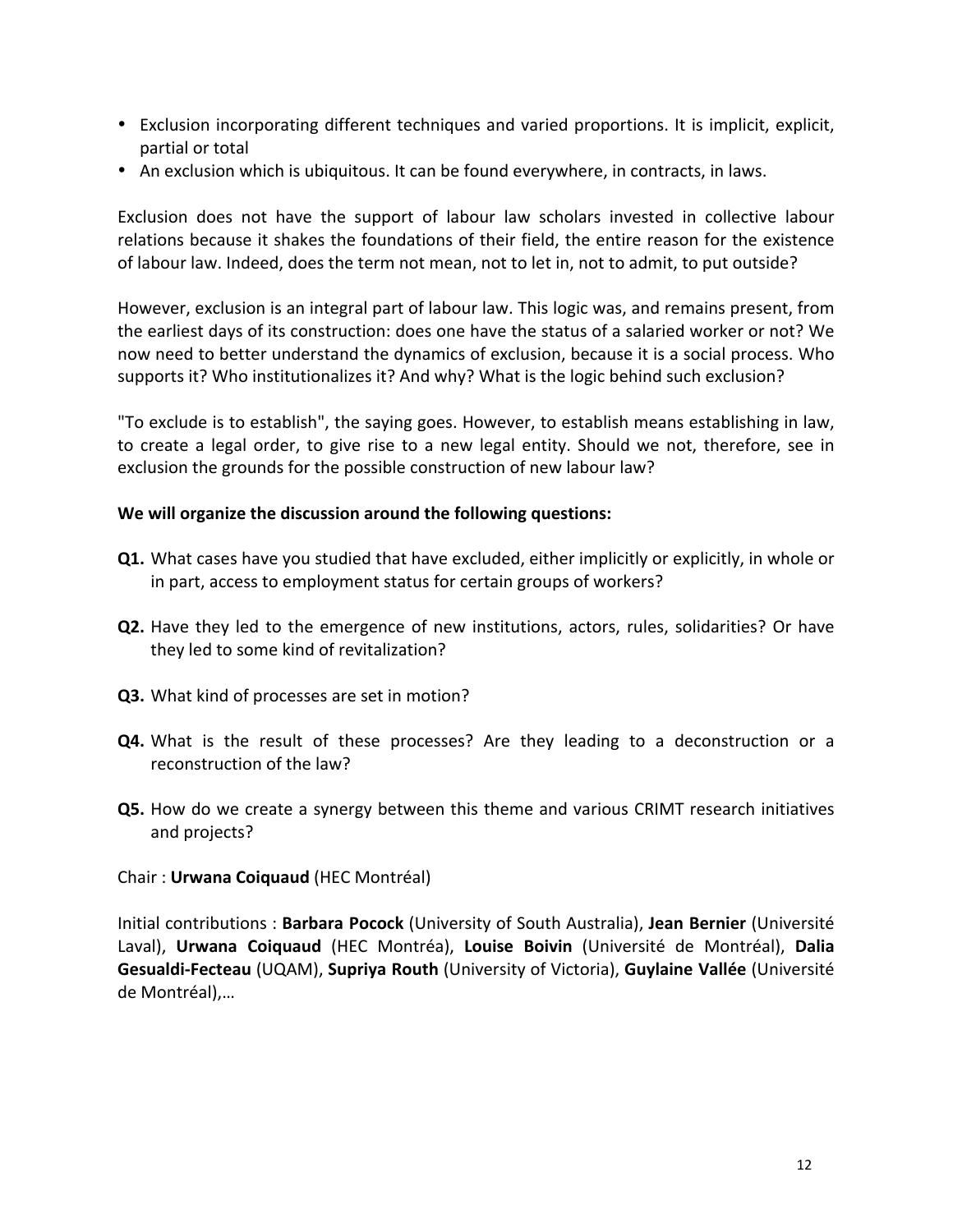#### **WORKSHOP 1.2 (10 May – 16:30-18:15 > Président AB Room)**

#### Knowledge Work and Workers. Content Providers of the World: Unite?

An emerging Public Commons culture has inspired emergent movements that produce social organisation in the course of action, without hierarchy, chain of command or permanency, taking the form of temporary coalitions staying under the hold of the collective as a whole. Do these practices make a statement about our "legacy institutions" of representation? How do, or how should, traditional representational agents respond to these changes?

#### **Background:**

The so-called media or cultural industries are facing a major challenge with the collapse of standardized business models built around scarce media and centralized distribution. They have to cope with an alternative system of expectations where 'culture' and 'entertainment' should be accessible and free; up to a certain point, the product of knowledge industries is seen as being communal in a Public Commons culture inspired by the Open source movement. There's a shift away from mass media models - based on producer-defined content where users constitute consumers of the already defined product. The new model is based on an endlessly recursive loop between producers and consumers, where products are designed with consumers who are prompted to contribute as co-creators and improve the product under very lively crowdsourcing practices. Crowdsourcing is organized in virtual communities.

The Video game industry emerges as an ideal type in this movement, with all its paradoxes. Far from fulfilling the ideal of democracy inherent in the Open source movement, the VG industry emerges as an extreme type of what's new and is promoted as the perfect business model of the liberal economy. There are as many as 600 000 established online game communities supporting massive multiplayer online games (MMOGs).

For the industry value chain, this raises key issues like control over the game itself and intellectual property of the co-created content. End-User Licensing Agreements (EULAs) create a kind of associate ownership, shared by game publisher and fan-based media such as websites and blogs. "But this environment is unregulated as well. It is private, non unionized, providing precarious labour to high skilled and educated professionals without credentials, easily outsourced throughout its international reservoir of consumers. The result can be seen as a commodification of the public commons.

The consumer-centred economic model is also evident in the re-regulation of several professions, such as pharmacy and law, where the public interest has become conflated with an economic interest that benefits private capital. The supremacy of the consumer, and often in the name of public safety, is quite distinct from our previous understandings of the importance of circulation of knowledge (production and consumption) as related to the public commons (Habermas' public sphere/ Nancy Fraser's publics spheres). The commodification of knowledge and the public commons was previously antithetical to the concept of public.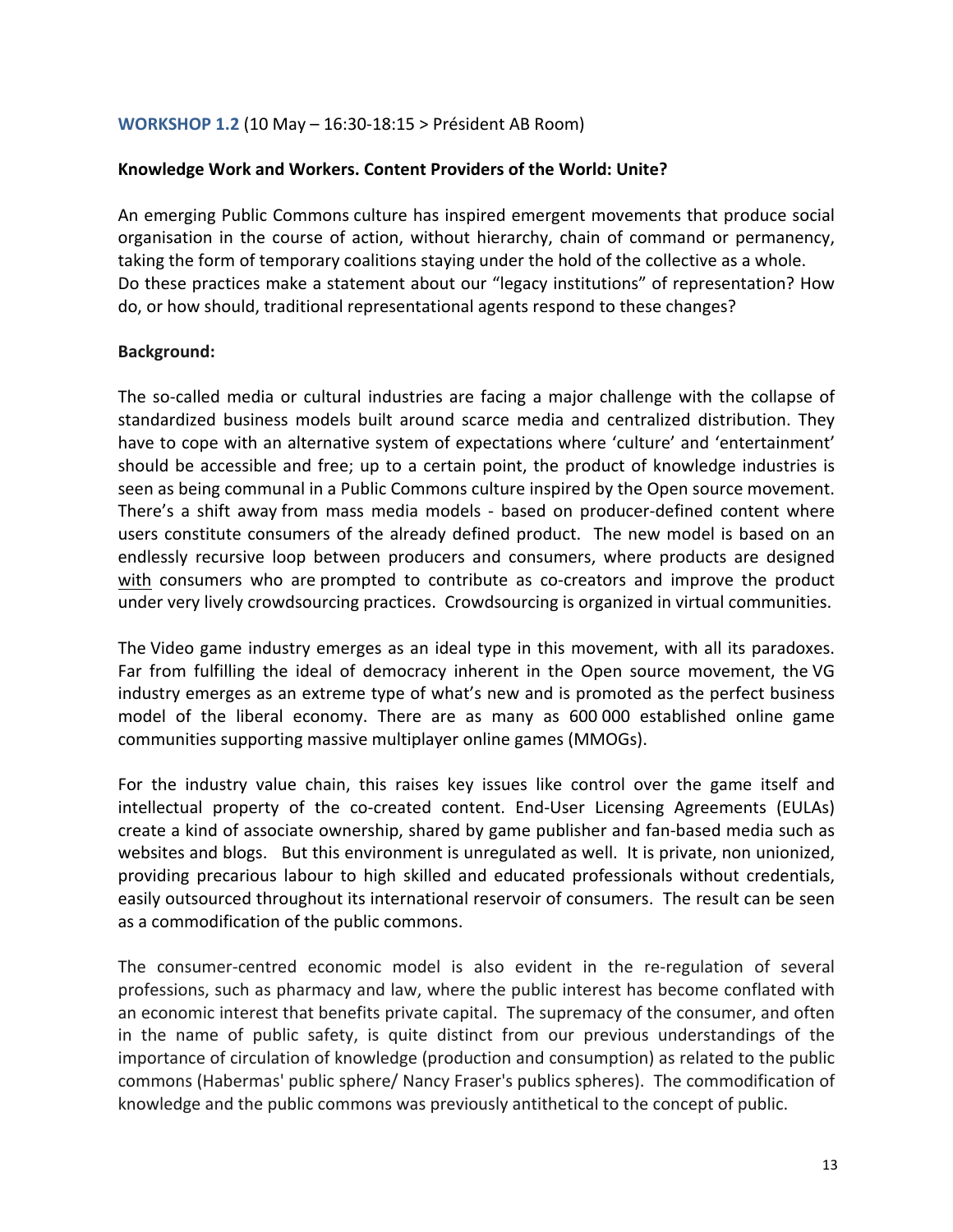To guide our discussion, we ask that you consider the following questions:

- **Q1**. What are the implications for knowledge work and knowledge workers in the ongoing development (contested ground) of a Public Commons culture? (Please think about who the knowledge work actors are, whose interests they represent, whose world views are promoted.)
- **Q2**. What are the implications for the public interest in an economic model based on open sourcing and open access; what is the limit as The Commons become more individualized, focused more than ever on a consumer as king (or queen) who is entitled to pursue his own private interest?
- **Q3**. When, how, or should workers contest the privatization of knowledge as the product of their labour? What is the role of collective representation in such a world?

#### **Format:**

Our workshop will take the form of a round table, where each participant will describe his/her current project(s) in terms of the workshop guiding questions. Our workshop co-chair will introduce our theme and manage the 'commons' of our discussion.

Chair : Marie-Josée Legault (TELUQ) & Johanna Weststar (Saint-Mary's University)

Initial contributions: **Ann Frost** (University of Western Ontario), Larry Haiven (Saint-Mary's University), Amanda Coles (McMaster University), Charles Heckscher (Rutgers University), **Danielle Van Jaarsveld** (University of British Columbia), Phil Almond (De Montfort University), **Philippe Barré** (Université de Montréal), France Houle (Université de Montréal), …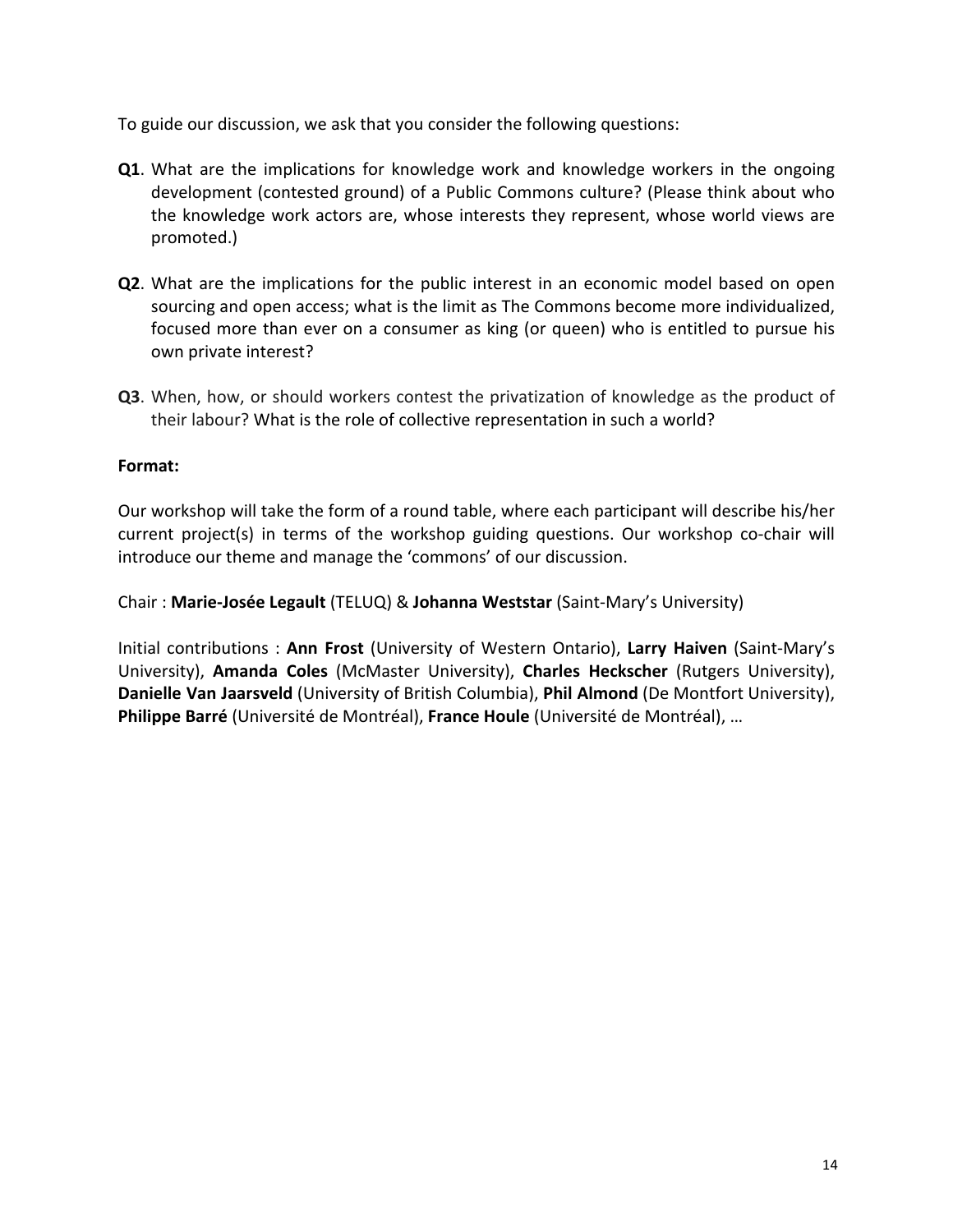#### **WORKSHOP 1.3 (10 May – 16:30-18:15 > Cordial Room)**

#### Union Innovation, Learning and Transformation

Unions are confronted with significant changes that appear to require innovation and transformation. As union actors rethink and experiment their agenda, their organizational structures and their modes of action, this workshop is focused on the nature and evaluation of innovations taking place and their implications for a research agenda.

Drawing on your own research experience, and for the purposes of an interactive discussion, could you please share your thinking on the following three questions:

- **Q1.** What have we learned from the research on union revitalization and renewal? (For an intellectual limbering-up exercise, each participant can only offer one major observation or conclusion, in 1-2 minutes.)
- **Q2.** From one example that you have studied or observed, please share a few key findings on union innovation, learning and transformation. (Initial contributions not more than 5" minutes.)

*Some possible issues to consider in your example (you need only deal with a couple of these questions on the basis of your example or experience – these questions are drawn from the fifth theme in the Call for papers for the October CRIMT conference):* 

- a) *How do unions innovate? What are the enablers and impediments to union innovation? What are the organizational mechanisms and practices to transfer and diffuse innovations? What innovations are most likely to build capacity?*
- b) *How do unions integrate learning into their organizational policies and practices? How is learning promoted between different parts of the same union, between different unions,# between# generations,# across# borders,# between# developed# and# emerging#* economies, from other social movements? Are there organizational policies, forms, *types of leadership that better promote learning within unions?*
- c) *Are there skills and capabilities that are more likely to foster organizational innovation, learning and capacity-building? Are there types of innovation that are more likely to* develop these skills and capabilities? What is the role of education in union innovation and learning?
- **Q3.** What are the priorities for a research agenda and, in the light of those priorities, what are the methodologies most likely to inform our understanding of the transformations of unions and other types of collective representation? (2-3 priorities and methodological implications, initial contribution not to exceed 3 minutes per participant.)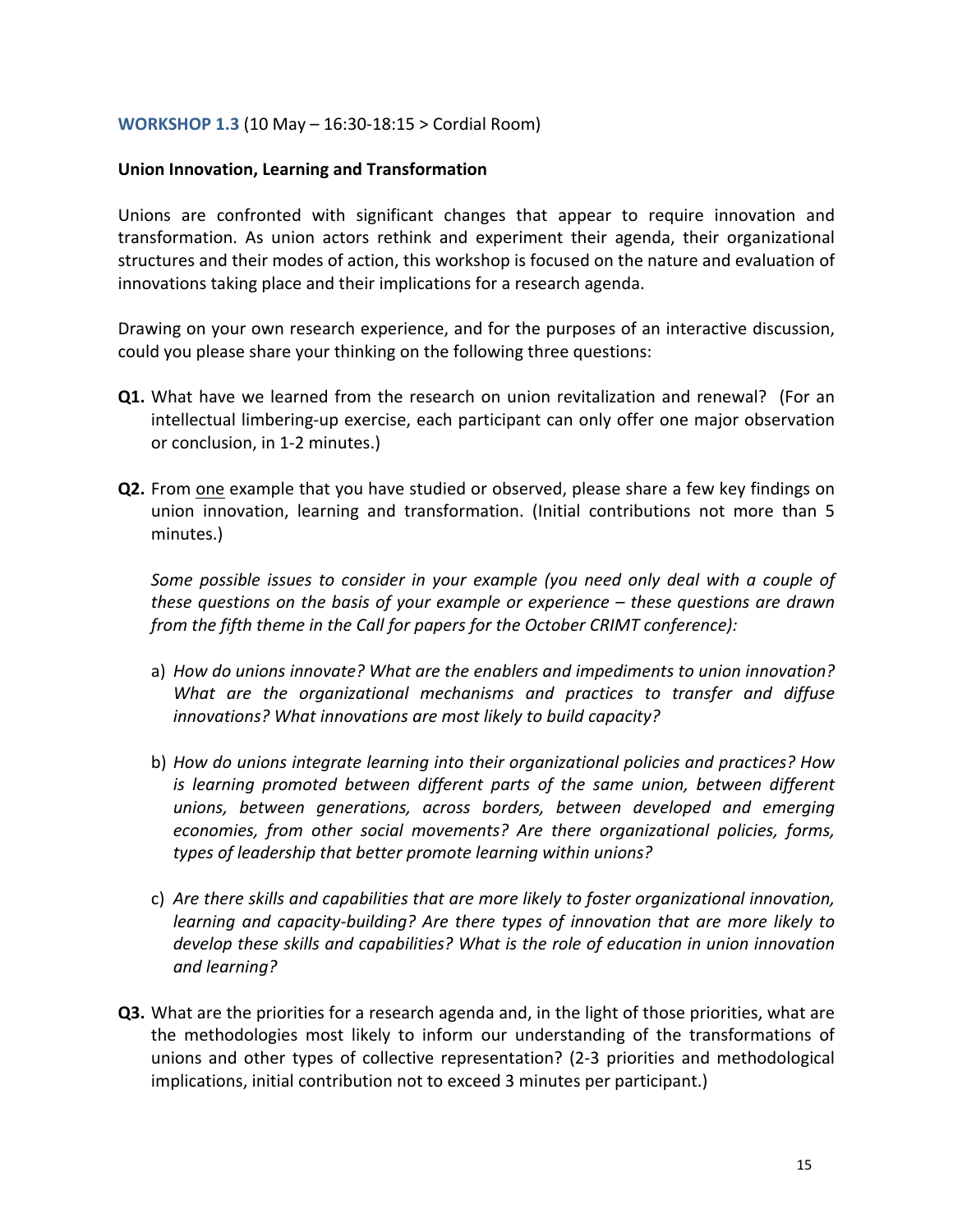Co-chair: Gregor Murray (UdeM) & David Peetz (Griffith University)

Possible contributions: Kim Voss (University of California at Berkeley), David Peetz (Griffith University),"**Christian( Dufour** (CRIMT),"**Adelheid( Hege** (IRES),"**Philippe( Pochet** (ETUI),"**Carole(** Yerochewski (Université de Montréal), Raoul Gebert (Université de Montréal), lan Robinson (University of Michigan), Marc-Antonin Hennebert (HEC Montréal), Diane Gagné (Université de Montréal), Claude Rioux (CRIMT), Mona-Josée Gagnon (Université de Montréal), Charlotte Yates (McMaster University), Peter Fairbrother (RMIT), Gregor Murray (Université de Montréal), ...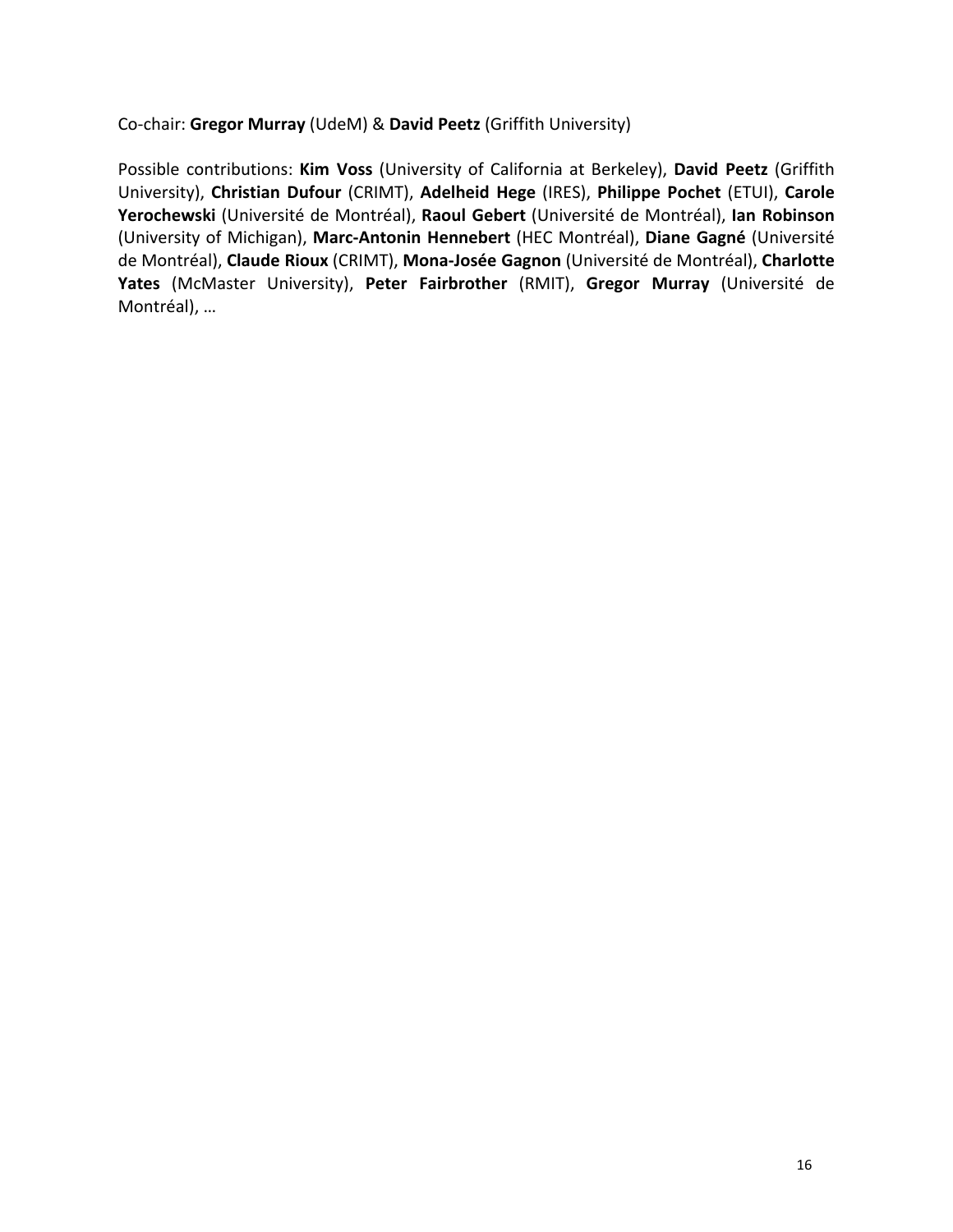**PLENARY II** (11 May – 8:30-10:30 > Champêtre ABCD Room  $\sqrt[9]{ }$ )

#### **The transformational role of actors**

In the light of your/our research, how should we understand the transformations of actors and institutions? What are the conditions associated with such transformations? How do actors themselves perceive these transformations and how do they respond to them?

Chair: Marc-Antonin Hennebert (HEC Montréal)

**Guylaine Vallée** (Université de Montréal) **Kim Voss** (University of California at Berkeley) Larry Haiven (Saint-Mary's University) **Peter Fairbrother** (RMIT) **Christian Dufour (CRIMT) & Adelheid Hege (IRES)**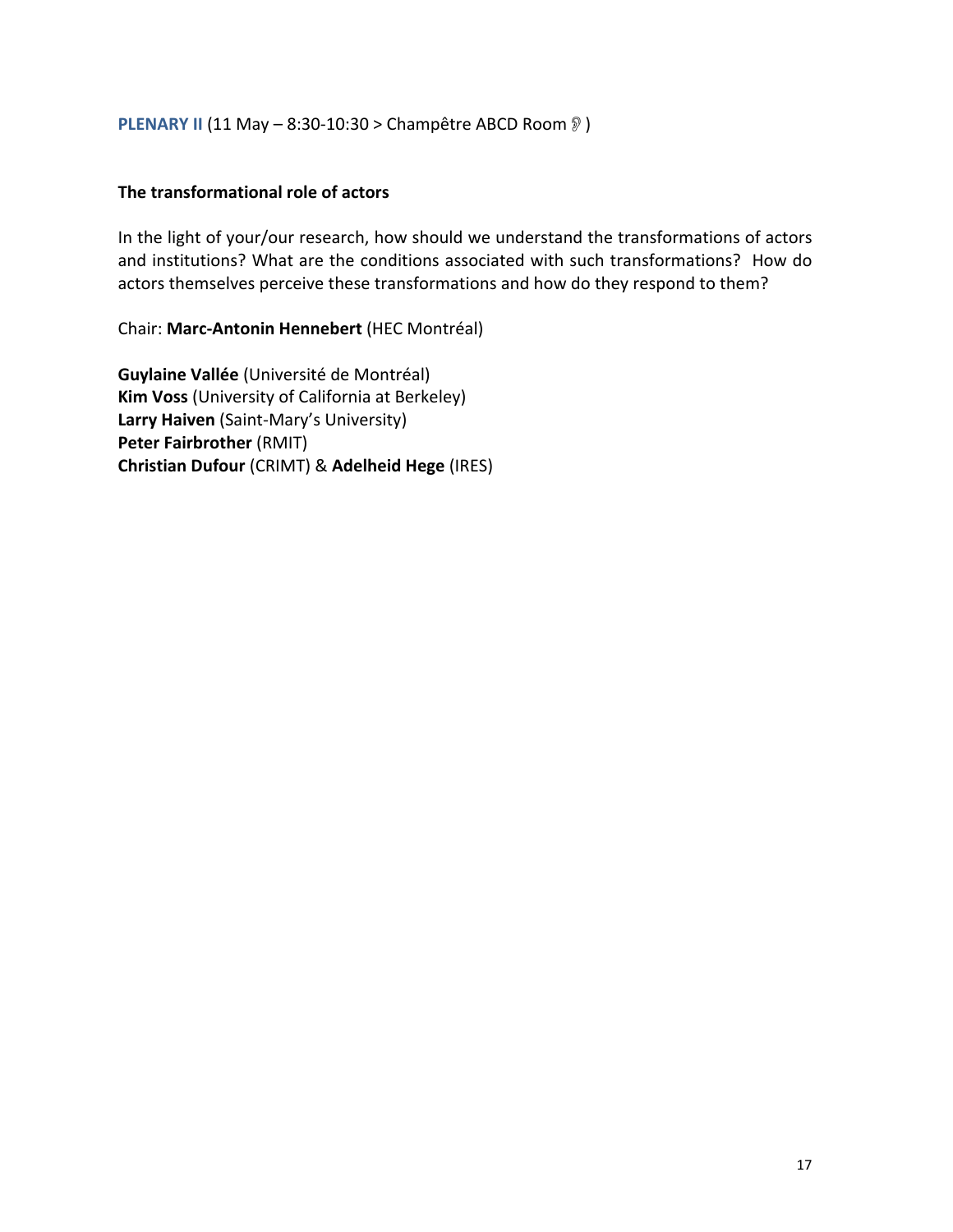#### **WORKSHOP 2.1 (11 May – 11:00-12:45 > Président AB Room)**

#### **Sustainable Development and Labour Regulation**

The founding projects of Sustainable Development (SD) raise important and problematical issues about their objectives. The internal dynamics of these processes are often characterized by tensions. For instance, environmental protection, a key element in a model-conception of SD, inevitably clashes with the contemporary features of our lifestyle, feeding the debate on growth, un-growth and diverse conceptions of these dynamics. Norms and values attached to the social pole of SD thus enter into difficult equations that seek to take account of the need for human comforts as well as levels of protection required to ensure the sustainable use of air, water, and earth resources.

Projects of SD are built within communities of interest facing representational, participatory and deliberative obstacles, and are often founded on interactions involving the expert/the non-expert, the weak/the powerful, the majority/the minority, the worker/the consumer, etc. Hence the interest in carefully examining models of intervention and regulation  $$ political, legal, economic, and organizational – capable of enabling a plurality of actors to interact more closely so as to seek, conceive, and realize "integrated solutions" for SD.

This workshop is intended as a place for sharing results of novel theoretical and empirical research on the integration of SD objectives within the regulation of labour. The discussion will be organized sequentially in relation to four questions and, on the basis of his or her research experience or other observations, each participant is invited to intervene on one or more of the following questions. We have identified some researchers likely to share their views on certain questions but others working on these themes are also welcome to intervene. Target times for initial contributions are indicated in parentheses after each question.

Co-chair : Martin Dumas (Université Laval) & Claude Rioux (CRIMT)

- **Q1.** In the light of foundational principles of sustainable development projects, what is your evaluation of the impact of transformations in the predominant paradigms for economic development on socio-productive models and structures? (3-4 minutes per participant).
	- Peter Fairbrother (RMIT) and Claude Rioux (CRIMT) (from high- to low- carbonintensity in the Gippsland region of Australia)
	- **Claude Rioux** (CRIMT) and **Philippe Barré** (Université de Montréal) (from monoindustrial exploitation of forest resources to integrated management of the ecosystem: the union response in Canada and Quebec)

- **John Holmes** (Queen's University) (...)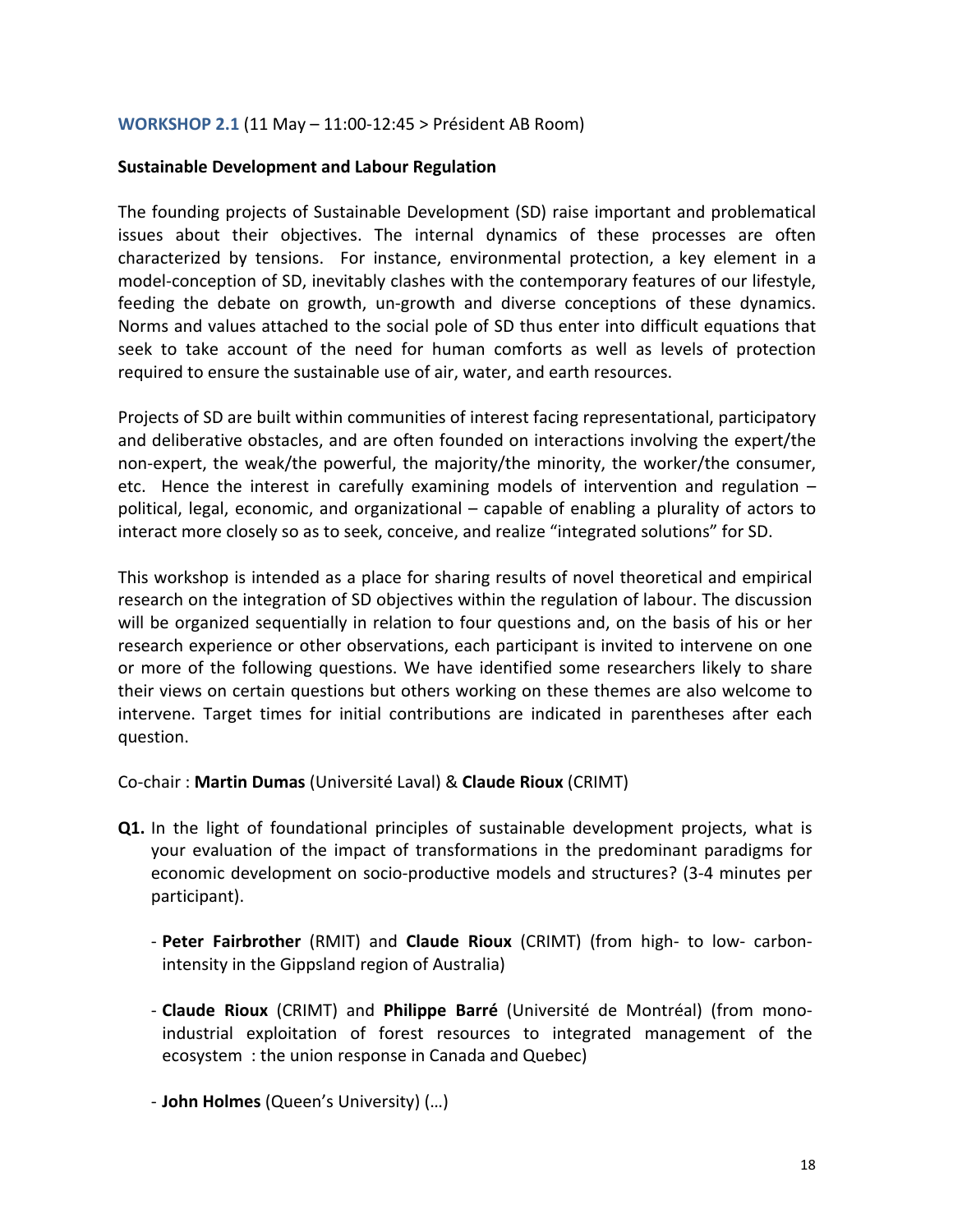- **Q2.** What is your analysis of particular actors from the world of work who are stakeholders in transformations inspired by sustainable development? What are the implications for their action within and with the community? (3-4 minutes per participant)
	- Peter Fairbrother (RMIT) (l'implication des acteurs dans la transition au Gippsland...)
	- Martin Dumas (Université Laval) (Le rapprochement entre producteurs-exportateurs et utilisateurs-importateurs de matière dangereuse sur la santé publique et professionnelle : l'amiante chrysotile)
	- Ian Robinson (University of Michigan) (...), Claude Rioux (CRIMT) (...), John Holmes (Queen's University) (…), **Antonio Gomes** (Doctoral student, Université de Montréal) (…)
- Q3. What are the key issues around the links between decent work, green jobs and sustainable development? (3-4 minutes per participant)
	- Peter Fairbrother (RMIT) (...), Jeffrey Hilgert (Université de Montréal) (...), Martin **Dumas** (Université Laval) (…), John Holmes (Queen's University) (…)
- **Q4.** What are the key issues for a research agenda that integrates labour regulation and sustainable development ? (2-3 minutes per participant)

- All participants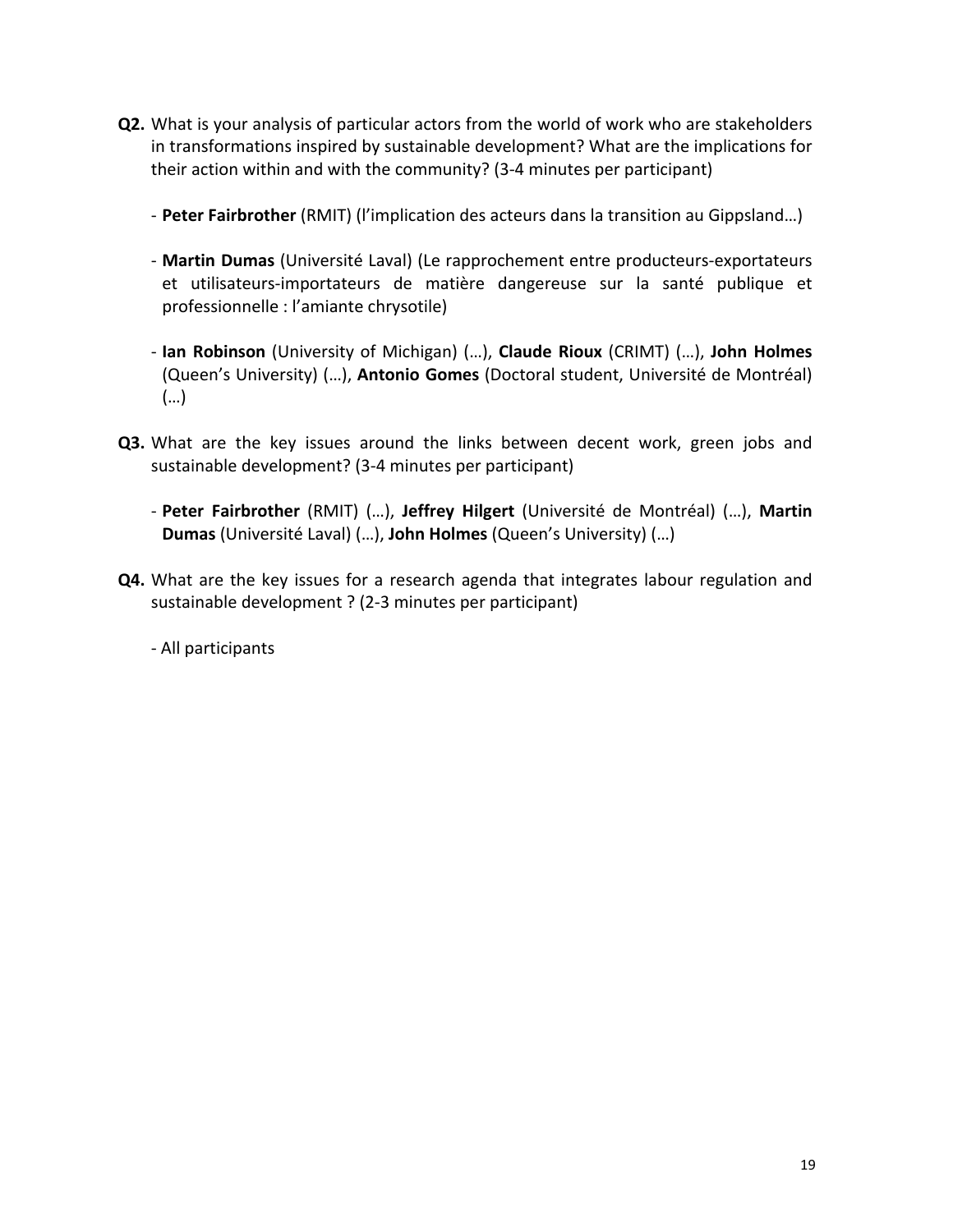**WORKSHOP 2.2 (11 May – 11:00-12:45 > Cordial Room)** 

#### The paradigms of law: Follow-up to the Avignon and Montreal meetings (2011)

Chair: Michel Coutu (Université de Montréal) and Martine Le Friant (Université d'Avignon et des Pays du Vaucluse)

1. **Overview:** (maximum 10 minutes for each presentation)

*Democracy#at#work* **Martine Le Friant** (Université d'Avignon et des Pays du Vaucluse)

*The transnationality of labour law* Marie-Ange Moreau (Université Lumière Lyon 2)

The 'crisis' of labour law and the economy **Michel Coutu** (Université de Montréal)

2. **Follow-up:** (maximum 5 minutes for each presentation)

**Democracy at work in Quebec Dalia Gesualdi-Fecteau (UQAM)** 

*The transnationality of labour law* **Isabelle Duplessis** (Université de Montréal)

*Economic#crisis and#labour#law* **Isabelle Martin** (Université de Montréal)

3. **Exchange and discussion**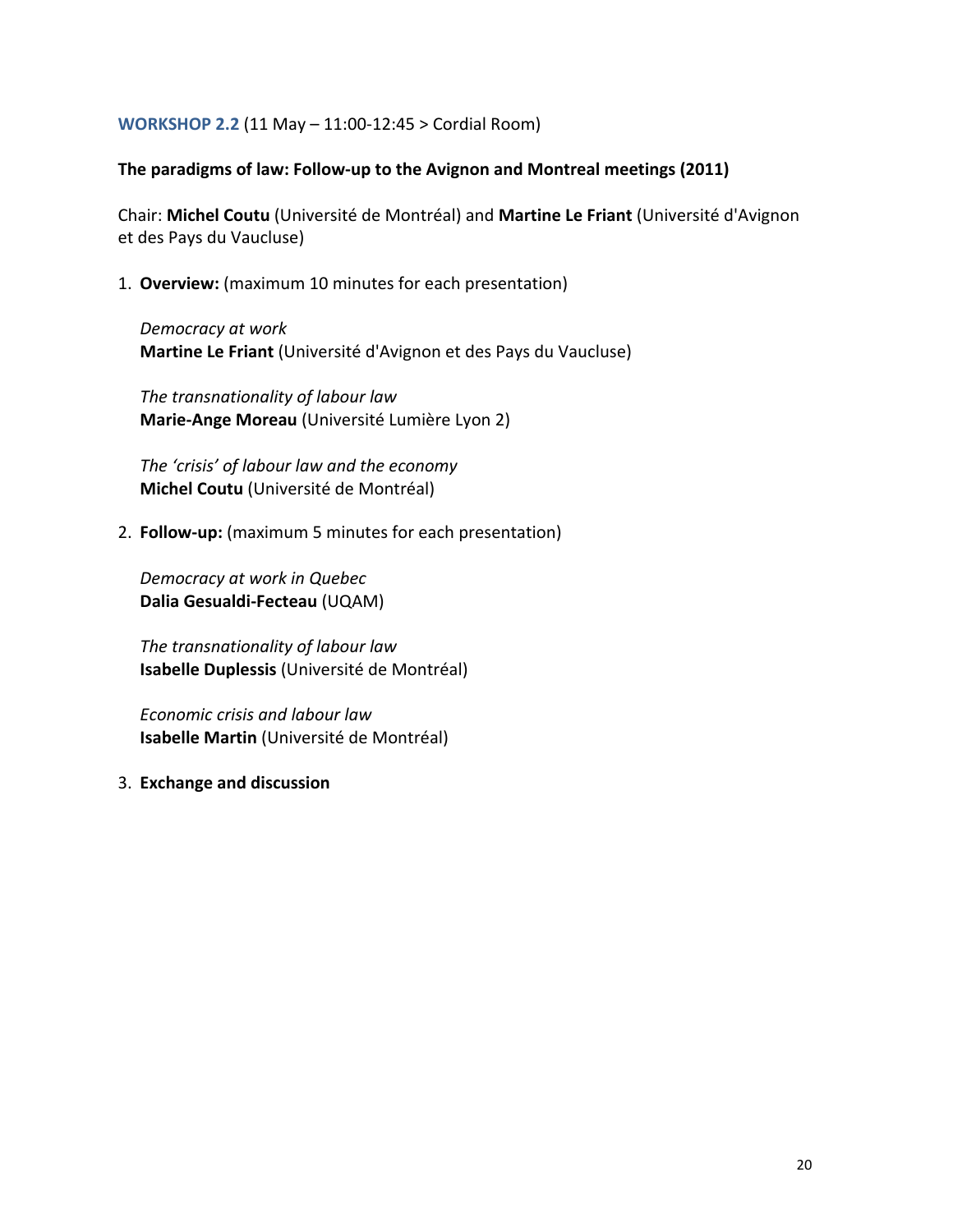**WORKSHOP 2.3 (11 May – 11:00-12:45 > Champêtre CD Room**  $\sqrt[9]{ }$ **)** 

#### **The Transnational dynamics of union action and multilevel social regulation**

Long before the current state of asymmetry in the balance of power between employers and trade unions, particularly within multinational corporations, many have emphasized the importance for workers to build new lines of action and representation at the transnational level. The same issues arise with regard to state action, and the legal and political possibilities for transnational action. The supranational space has therefore become an experimental ground for union actors, where new forms of cooperation are emerging and new employment regulation is being introduced.

If empirical research has enabled us to document the diversity of forms which inter-union cooperation has taken in recent years, it has also made us think about the obstacles to cooperation, as well as its effectiveness. It has also highlighted the multiple dynamics at work at the local, national and international levels that help to shape the new dynamics of transnational unions. Several legal studies on 'soft law' highlight the complexity of the interface between actors who are sometimes at the local or national level, and sometimes at the transnational level.

On the point of theory, it is clear from the research that we need to develop and tap into new approaches in order to understand the changes that are under way. Among the avenues explored, that of multilevel governance has been considered as a means of conceptualizing spaces for union action. According to this approach, globalization shapes/directs the interactive dynamics between various social actors situated in different jurisdictions, where there are not only differences in social regulation, but also in articulation. From this perspective, the aim is not to know whether it is the national or supranational actors who will become the architects of social regulation, but rather to study the mechanisms through which these actors emerge, through institutionalized systems of cooperation, acting jointly and defining new areas for intervention.

Given this context, below are some questions that form the basis of an informal discussion between researchers who are interested in the reconfiguration of spaces for union action and, more broadly, social regulation. Based on your own research, please tell us:

- **Q1.** In your recent studies, how has interaction between jurisdictions/territories been articulated? Was it a source of tension or synergy for the unions involved?
- **Q2.** In your view, what are the most promising forms and practices with regards transnational unionism?
- **Q3.** What are the most promising interfaces between the various regulatory mechanisms (institutions) that are emerging and transnational actors?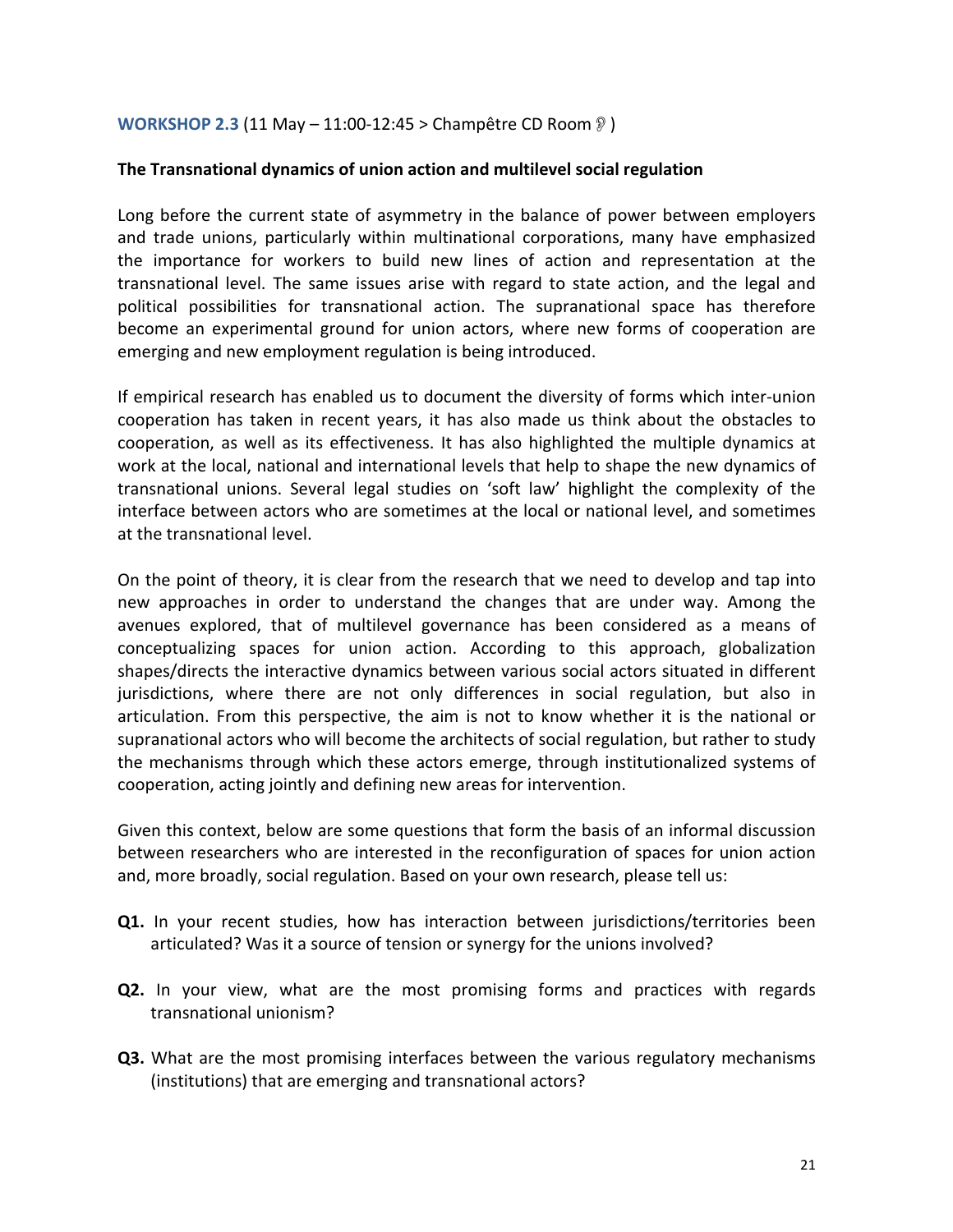- **Q4.** What theoretical approaches could help us to better understand and conceptualize transnational dynamics and union action?
- **Q5.** Based on your observations, what avenues of research should we be focusing on?

#### Chair: Marc-Antonin Hennebert (HEC Montréal) & Gregor Murray (UdeM)

Initial contributions (choice between Q1-Q4 = 5 minutes; Q5 = 2 minutes) : Mélanie **Dufour-Poirier** (Université de Montréal), Raoul Gebert (Université de Montréal), Peter Fairbrother (RMIT), Marc-Antonin Hennebert (HEC Montréal), Philippe Pochet (ETUI), Don Wells (McMaster University), Reynald Bourque (Université de Montréal), Ian Robinson (University of Michigan)

Other participants on the avenues of research only (Q5 = 2 minutes) : **Étienne Cantin** (Université" Laval)," **Christian( Dufour** (CRIMT) & **Adelheid( Hege** (IRES)," **Mathieu( Dupuis** (Université de Montréal), Isabelle Duplessis (Université de Montréal)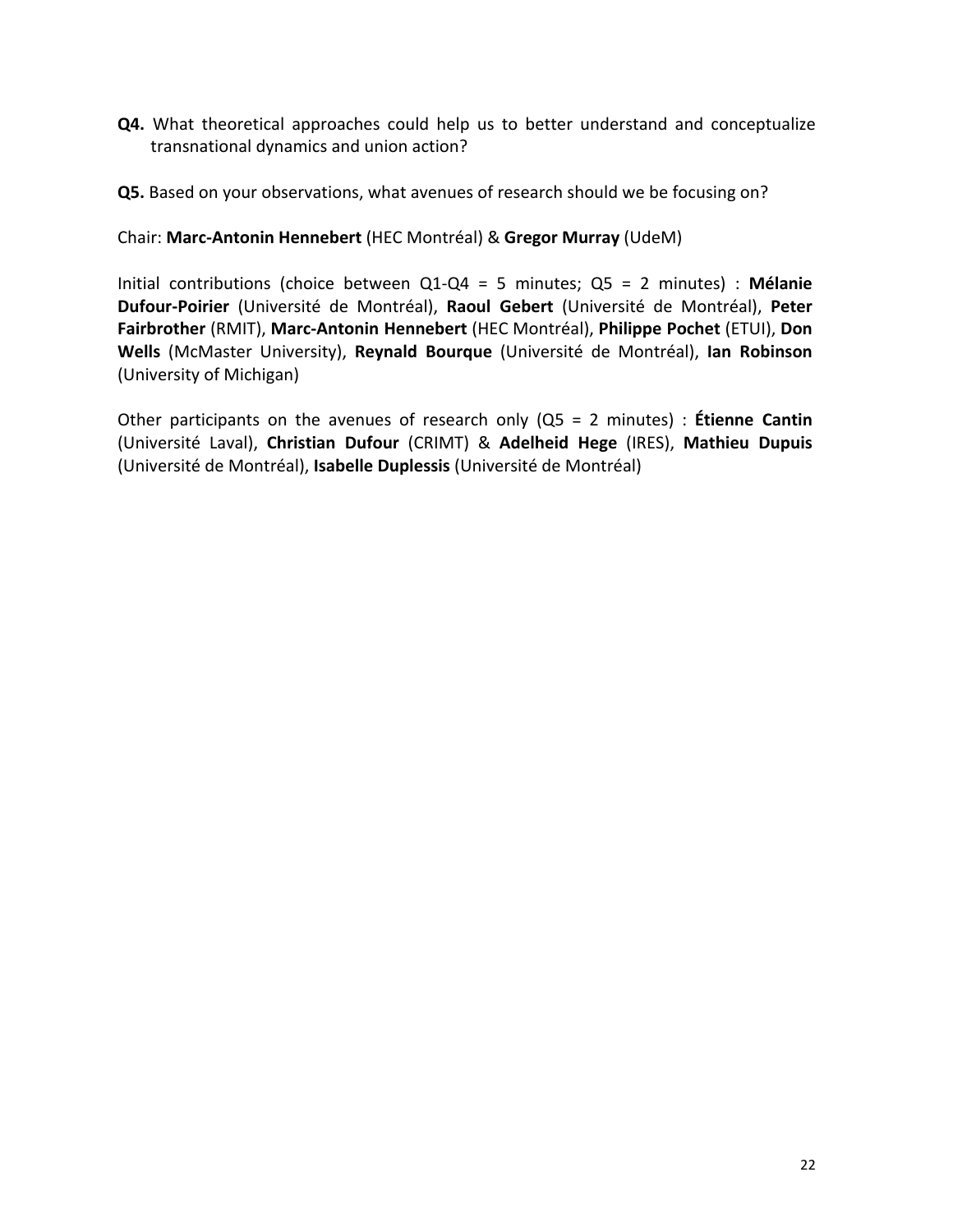## **PLENARY III** (11 May – 14:15-16:15 > Champêtre ABCD Room  $\sqrt[9]{ }$ )

#### **What theories, what concepts?**

What are the avenues for reconceptualizing/ rethinking the dynamics between actors and institutions?

Chair: Christian Lévesque (HEC Montréal)

**Phil Almond** (De Montfort University) **Barbara Pocock** (University of South Australia) **Martin Dumas** (Université Laval) **John Godard** (University of Manitoba)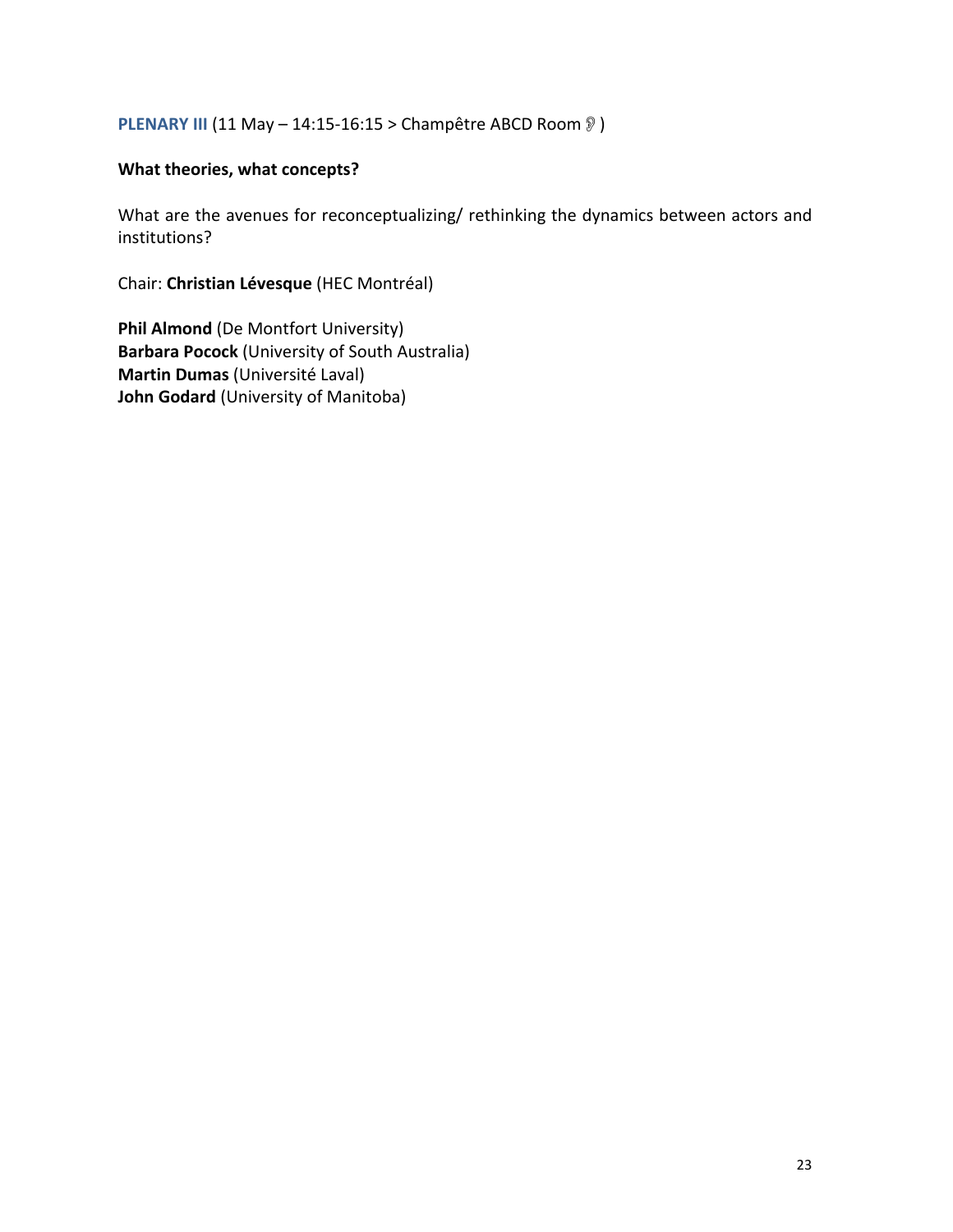#### **WORKSHOP 3.1 (11 May – 16:45-18:30 > Champêtre CD Room )**

## Regions and Clusters: What have we learned from studying different types of sub-national **governance?**

This workshop aims to foster a dialogue between researchers working on the study of actors" and institutions in different forms of sub-national governance (CRIMT Matrix 5.3). The overarching questions concern the dynamics and evolution of these sub-national institutions. What is the role of different actors? How do sub-national institutions structure or inflect the strategies of actors: firms (both multinationals and small- and medium-sized enterprises), unions, state and other governance actors?

Drawing on your own research experience, and for the purposes of an interactive discussion, could you please share your thinking on the following questions:

- **Q1.** What are the conceptual and theoretical tools that you favour for approaching these questions?
- **Q2.** What types of methodology are required?
- **Q3.** What are the main findings or key conclusions that have emerged from your research?
- **Q4.** How might we develop greater synergies between the different CRIMT-related research projects on these issues?

Chair: Phil Almond (De Montfort University) & Christian Lévesque (HEC Montréal)

Starting contribution on each question (2-3 minutes): **Phil Almond** (De Montfort University), John Holmes (Queen's University), Jorge Carillo (El Colegio de la Frontera Norte), Todd **Rutherford** (Syracuse University), Laurence Solar-Pelletier (HEC Montréal), Lucie Morrisette (HEC Montréal), Christian Lévesque (HEC Montréal), Philippe Barré (Université de Montréal), **Claude Rioux** (CRIMT)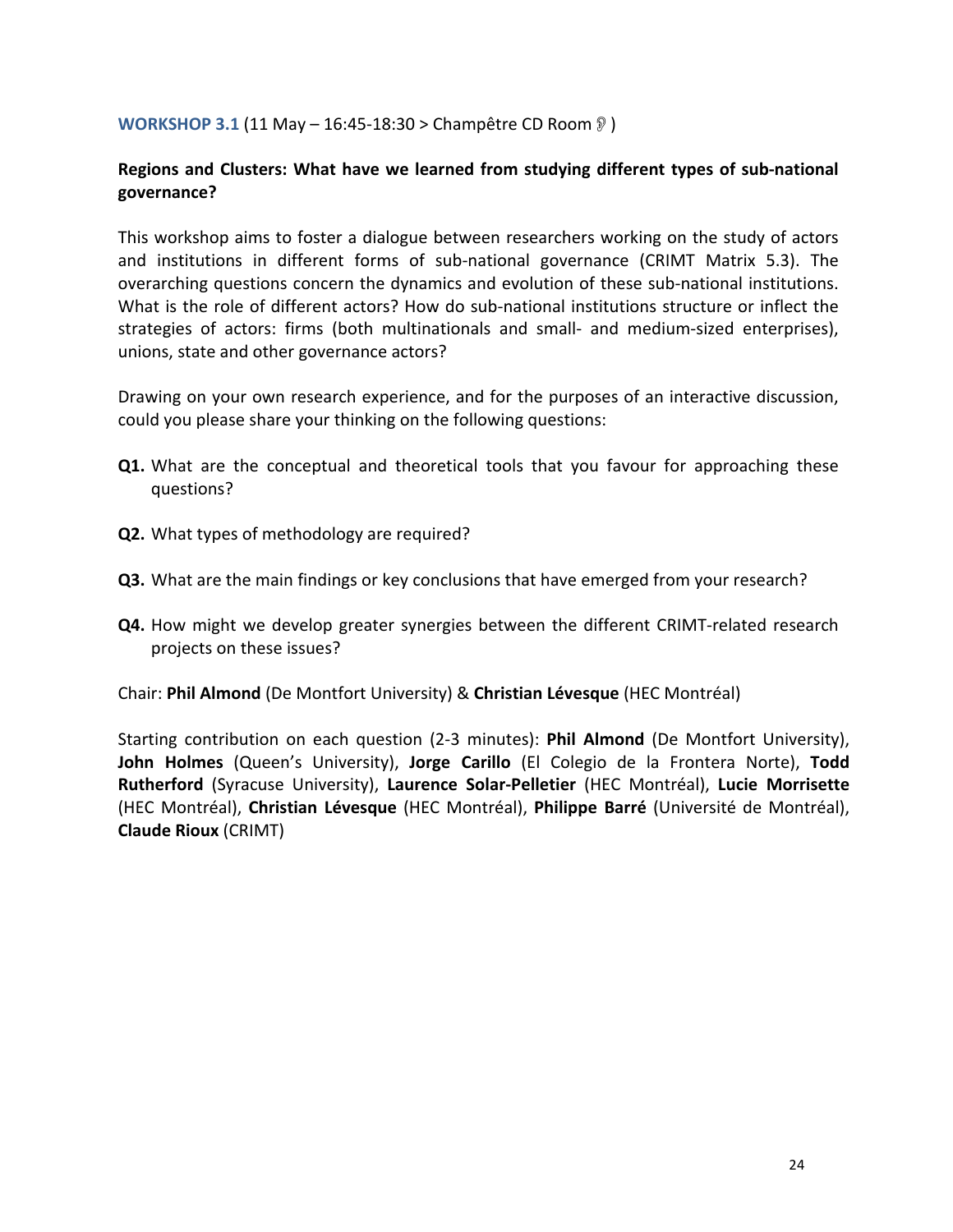#### **WORKSHOP 3.2 (11 May – 16:45-18:30 > Cordial Room)**

#### **Justice and Dignity at Work**

The phenomenon of the constitutionalization of labour law, which is inferred from the charter of rights, has bolstered the judge's role as guardian of justice and dignity at work. This workshop aims to examine not only the role, but also the limits of judicial power in the regulation of working conditions.

Chair: Christian Brunelle (Université Laval) & Anne-Marie Laflamme (Université Laval)

Contributors:

Freedom of association in the aftermath of Fraser (2011) Julie Bourgault (Université du Québec en Outaouais)

Mental health and reasonable accommodation at work **Anne-Marie Laflamme** (Université Laval)

Control of the employee's physical appearance Anne-Marie Delagrave (PhD student, University of Victoria)

Criminal records and employment discrimination **Christian Brunelle** (Université Laval)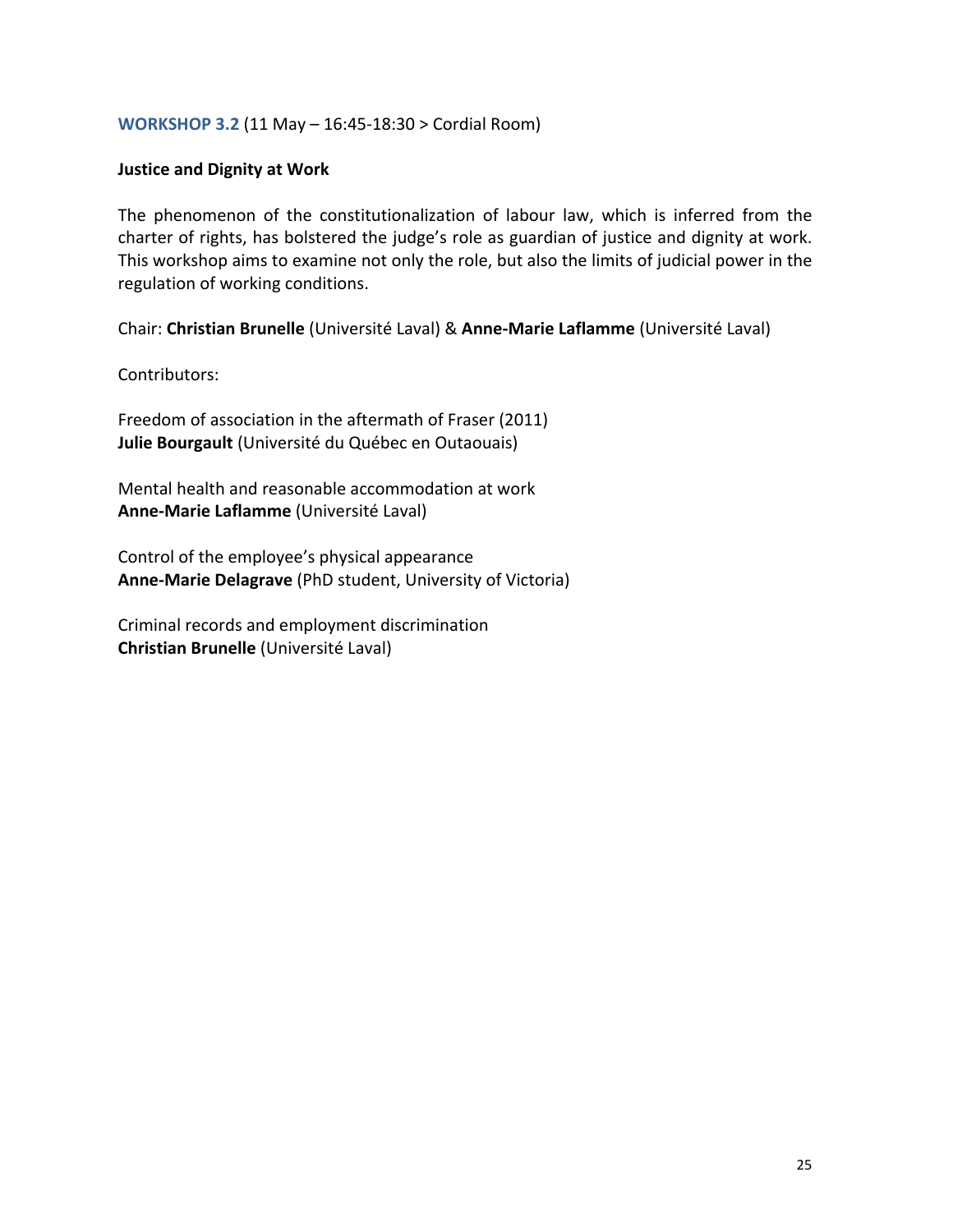## **WORKSHOP 4.1 (12 May – 8:45-10:30 > Cordial Room)**

## **New Frontiers of Citizenship at Work**

Open planning workshop in preparation of CRIMT's 2013 conference on *Citizenship at Work*. All are welcome.

Chair: Theme 2 coordinators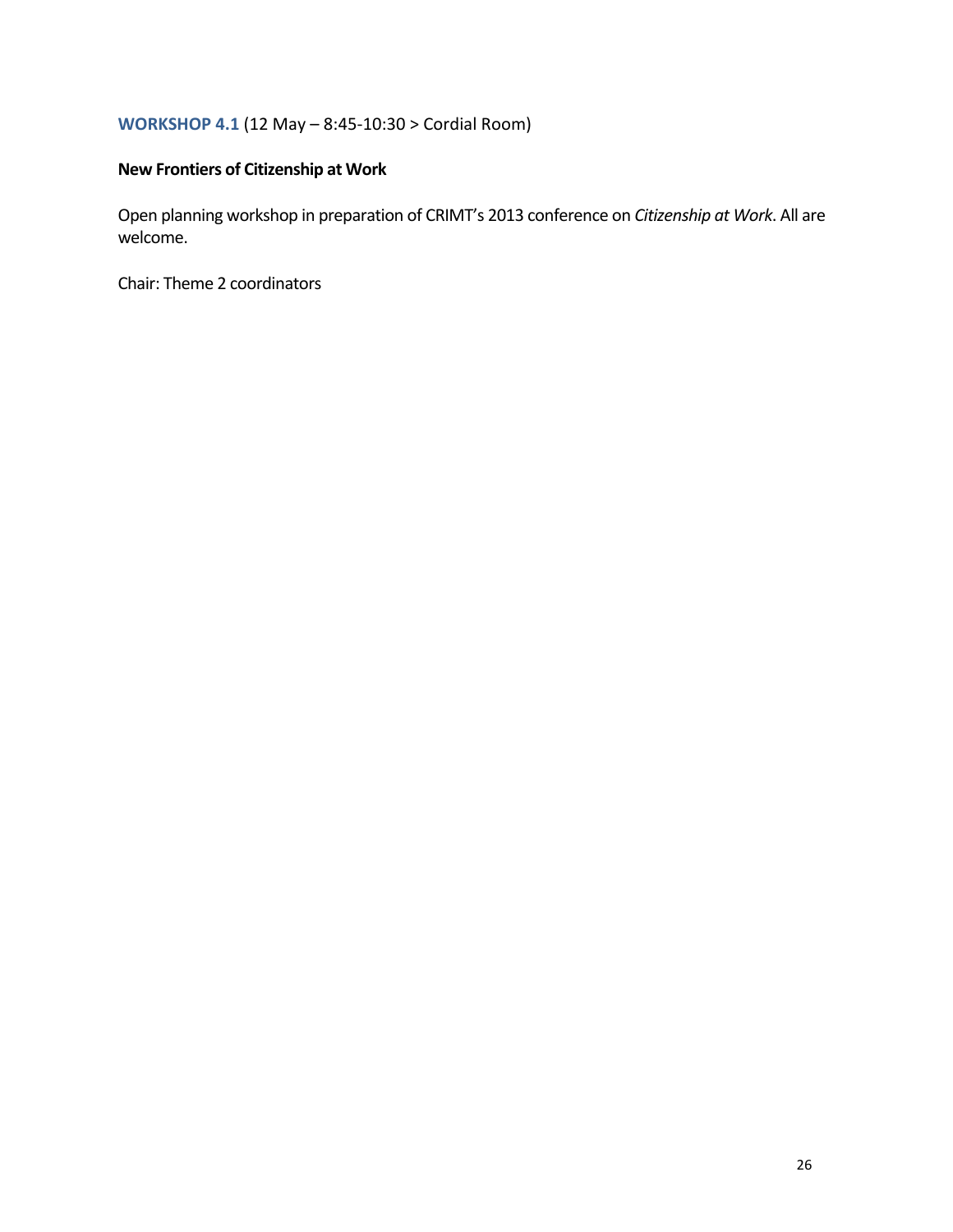#### **WORKSHOP 4.2 (12 May – 8:45-10:30 > Président AB Room)**

#### **The Social Dynamics of Comparative Institutional Advantage**

Open planning workshop in preparation of CRIMT's 2014 conference on *Comparative Institutional* Advantage. All are welcome.

Chair: Theme 5 coordinators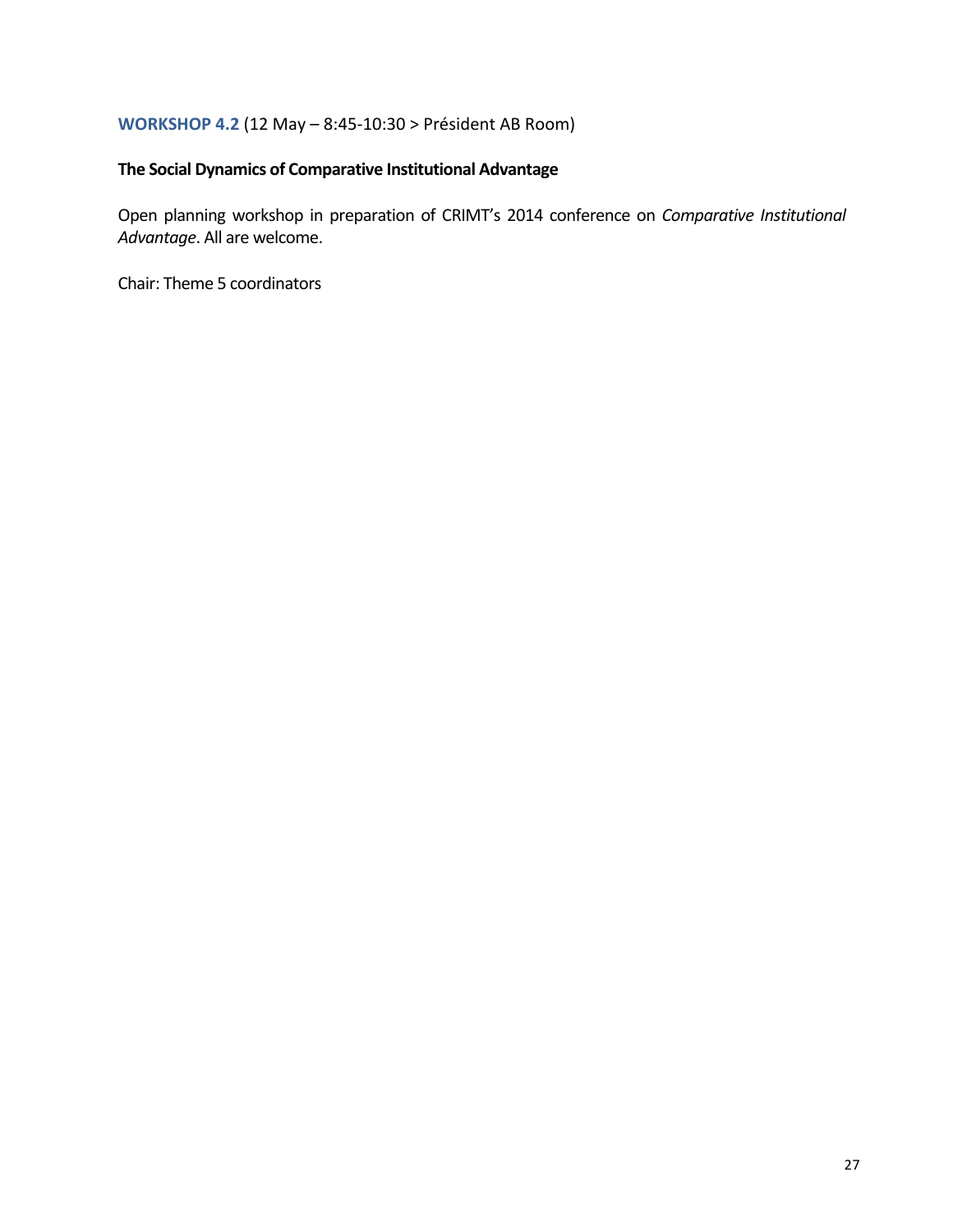#### **WORKSHOP A.5** (12 May – 8:45-10:30 > Champêtre CD Room )

Last session of the Doctoral School

#### **Thesis and society**

Chair: Shelagh Campbell (Postdoctoral student CRIMT - TELUQ) Lorenzo Frangi (Postdoctoral student CRIMT - HEC Montréal) Nicolas Roby (Scientific coordinator CRIMT - Université de Montréal)

How is your research socially relevant? How does it impact on society and its members? Beyond the thesis itself, and the way you have chosen to write it, how do you ensure that your work will be reflected in public debate and has an impact on the deliberations of those involved? In short, and leaving modesty aside for one moment, how do you approach your work to ensure that it has an impact on society?

If a national forum on work and employment (for policy makers and labour market actors) were to ask you to summarize your work in one or two paragraphs and, in the case of those students who are advanced in the process, your principal research results, how would you do it? Taking into account the target audience and emphasizing the relevance and usefulness of your work, what would you write? Please jot down some ideas on paper, reminding yourself that, beyond your own work, you have to consider the mechanisms which are most appropriate for ensuring the transfer, dissemination and diffusion of your research results. You will have the opportunity to discuss your transfer plans in sub-groups of 4-5 students. After, the group will elect a student representative who will go on to present the view of the students during the last plenary session (on the dissemination and impact of research).